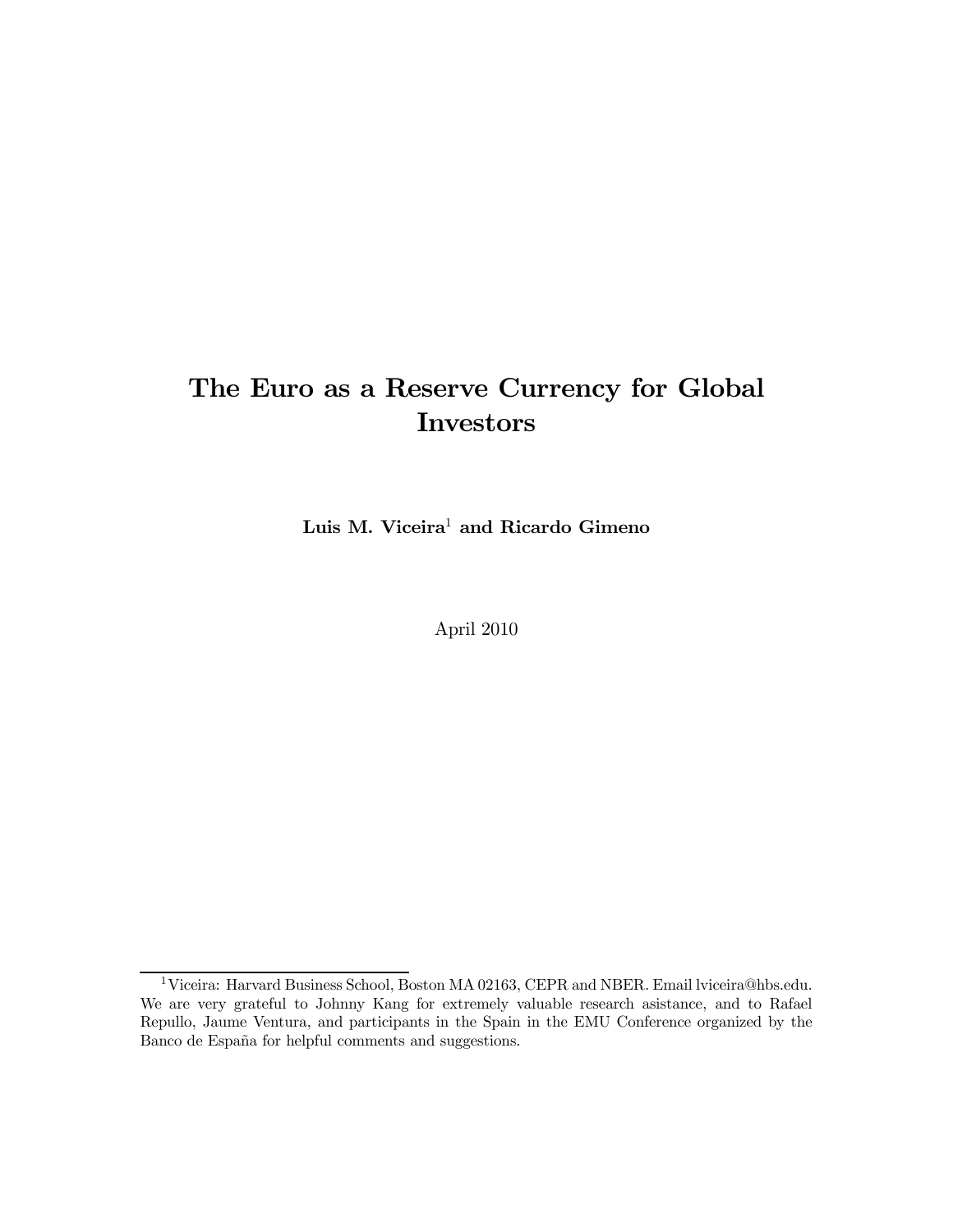### 1 Introduction

Reserve currencies are traditionally defined as currencies held in significant quantities by central banks and other major financial institutions as part of their foreign exchange reserves. Under this definition, the euro has become one of the main reserve currencies in the world since its introduction in 1999, second only to the U.S. dollar. The euro represented 25.9% of worldwide official foreign exchange reserves in the first quarter of 2009, up from 18.3% in the last quarter of 2000. This growth has become mainly at the expense of the U.S. dollar which, although still represented 64.9% of worldwide official foreign exchange reserves in the first quarter of 2009, has seen its share of global reserves decline significantly from 71% in the last quarter of year 2000.<sup>2</sup>

The holding of certain currencies in significant quantities by central banks and major financial institutions reflects to a large extent a desire by households and firms to hold them. Accordingly, understanding the factors driving household demand for currencies can help explain what makes a currency into a reserve currency. One important driver of currency demand is transactions. Many goods and services traded at a global scale such as oil are typically priced in certain currencies, particularly the U.S. dollar. This results in a desire by households and firms to hold those currencies to facilitate their current and future transactions of these goods. This article argues that financial considerations can also be an important driver of the demand for currencies.

As financial assets, currencies are essentially investments in cash instruments. The return to a local investor from holding a foreign currency is equal to the short-term interest rate paid on that currency plus the change in the exchange rate between that currency and his own local currency. As with any other financial asset, investors demand foreign currencies must be driven by either speculative reasons or hedging–or risk management–reasons.

Speculative demand for specific currencies arises when investors expect high returns on those currencies in excess to the interest paid on their own currency. Speculative reasons are unlikely to be a main driver of stable demand for currencies. The empirical evidence about the long-term returns on the currencies of developed economies suggests that unconditional expected excess currency returns are close to zero; this makes them unattractive assets to hold for speculative reasons, at least on

<sup>&</sup>lt;sup>2</sup>IMF Statistics Department COFER database and International Financial Statistics.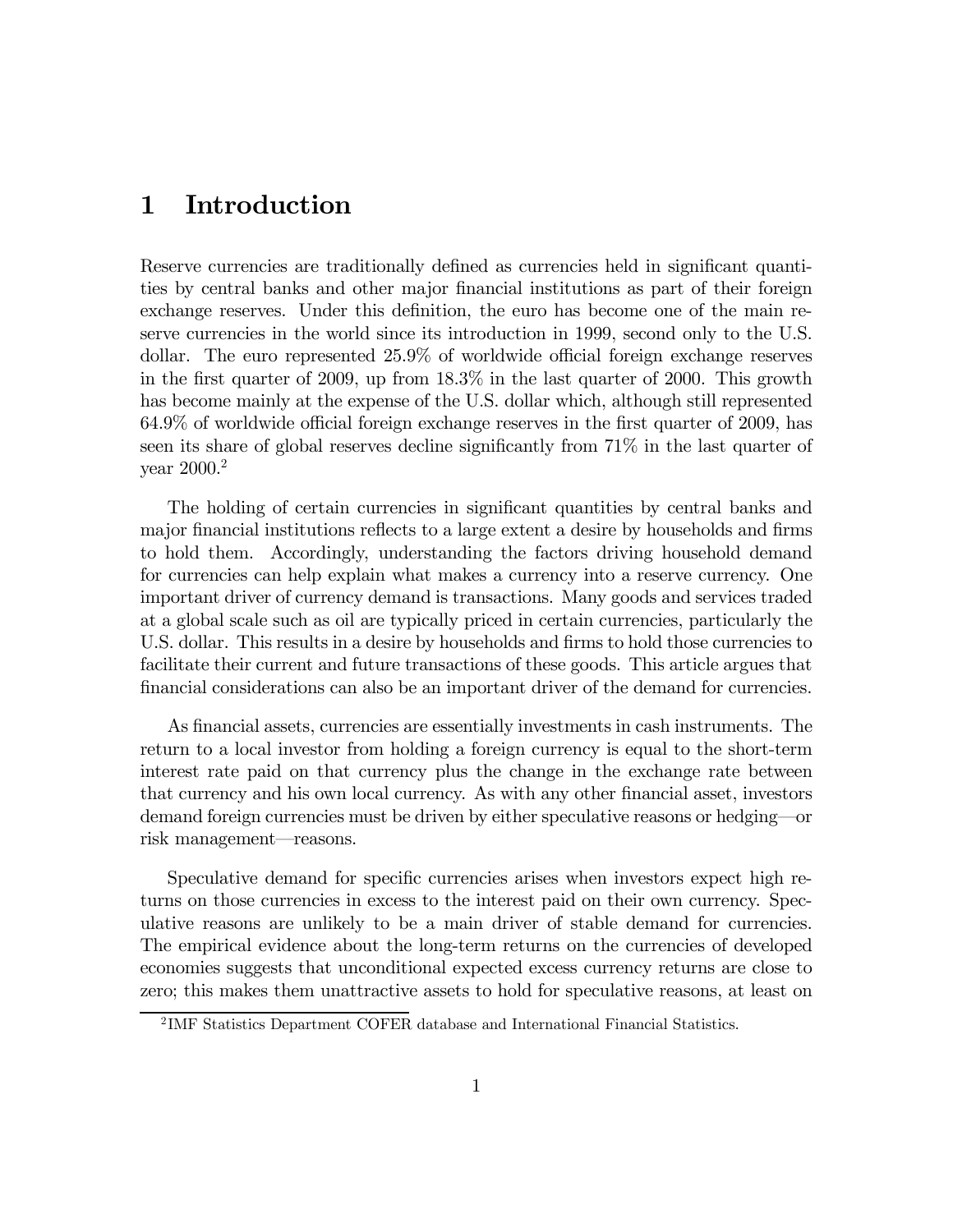a long-term basis (Campbell, Serfaty-de Medeiros, and Viceira, 2010). The existing evidence that the currencies of developed economies with high short-term interest rates tend to appreciate, while the currencies of developed economies with low shortterm interest rates tend to depreciate,<sup>3</sup> provides some basis for holding currencies for speculative reasons, but only on a short-term basis. The currency trading strategy implied by this empirical phenomenon known as "carry trade "calls not for holding stable long positions in certain currencies, but rather for holding actively managed currency portfolios whose long positions vary with interest rates (Burnside, Eichenbaum, and Rebelo (2007), Brunnermeier, Nagel, and Pedersen (2009)). The recent financial crisis has also provided a painful reminder that this is a risky strategy whose returns can reverse very quickly, causing important losses to investors.

A more promising venue for generating stable long-term demand for currencies is risk management. Currencies can help investors manage portfolio risk. First, currencies can help conservative investors seeking to minimize overall portfolio risk or consumption risk. A well-known result in dynamic portfolio choice is that the optimal portfolio that minimizes risk is composed of local-currency inflation-indexed bonds matching the investor's consumption horizon. Inflation-indexed bonds help investors minimize risk because they help investors hedge real interest rate risk and inflation risk (Campbell and Viceira 2001, 2002; Brennan and Xia 2002; Campbell, Chan, and Viceira 2003; Wachter 2003). However, local-currency inflation-indexed bonds are not always available to investors. An important question then is which assets best approximate the hedging properties of inflation-indexed bonds.

Nominal bonds denominated in local currency will be effective substitutes of inflation-indexed bonds only to the extent that local real interest rates and expected inflation are stable at the investor's horizon. Otherwise, they might not be good substitutes, and bonds denominated in foreign currencies might help investors hedge real interest rate risk and inflation. For example, the presence of short-term inflation uncertainty makes short-term nominal bonds risky; in that case Adler and Dumas (1983) argue that portfolios of short-term bonds denominated in foreign currencies can help short-term investors minimize risk. However, this argument for holding foreign currencies is not likely to have significant practical relevance for investors in developed economies, as short-term inflation risk is generally small in these economies.

If real interest rates are not stable, local-currency short-term nominal bonds are

<sup>3</sup>This is known as the "forward premium puzzle" (Hansen and Hodrick (1980), Fama (1984), Hodrick (1987), Engel (1996)).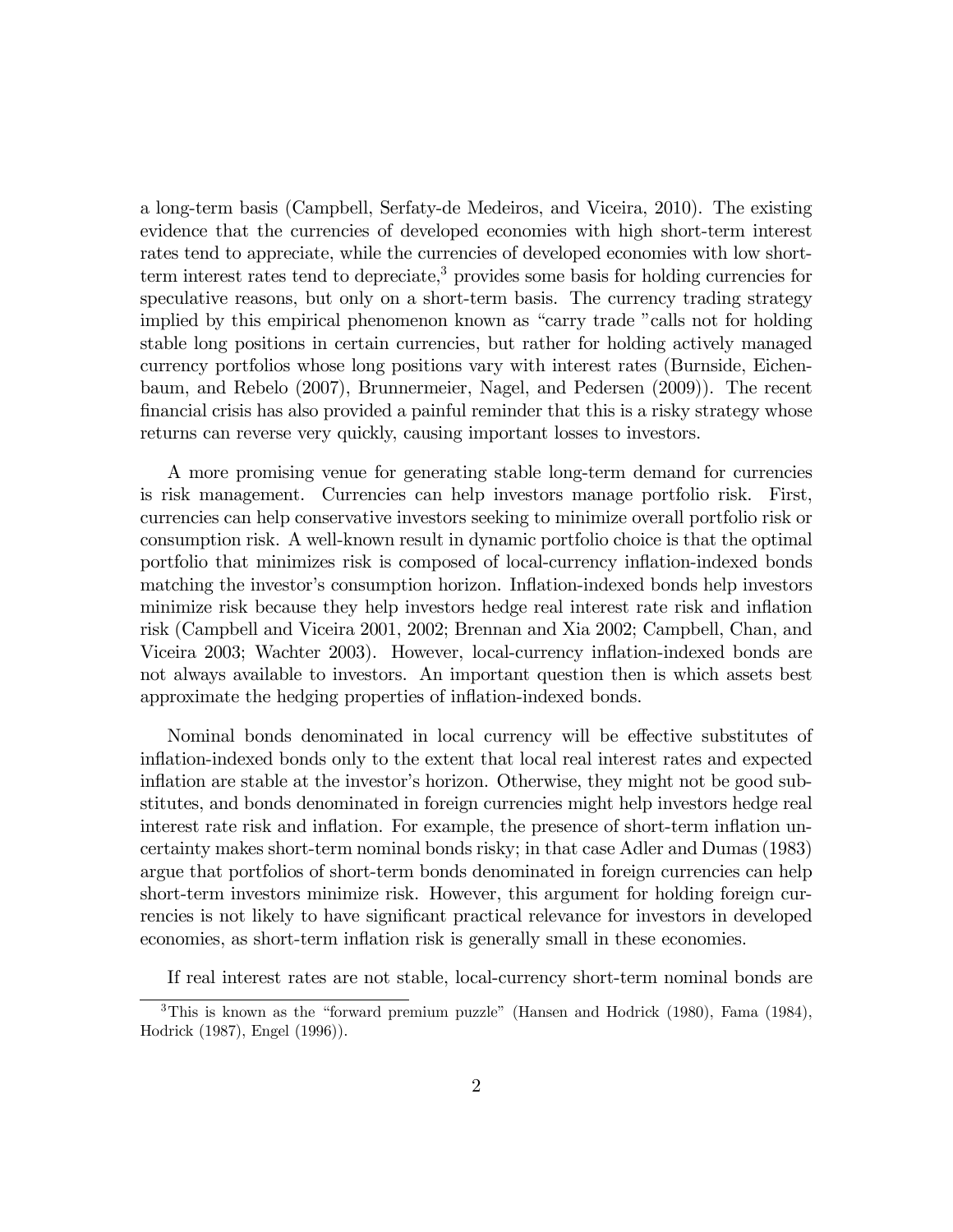risky at long horizons, even if short-term inflation expectations are stable. They are risky because they expose investors to real interest rate risk–or reinvestment risk. Local-currency long-term nominal bonds can help investors hedge this risk, because they experiment capital gains when real interests fall. However, these bonds expose investors to long-term inflation risk, which can be significant in practice (Campbell and Viceira 2005). In that case, Campbell, Viceira and White (2003, CVW henceforth) argue that bonds denominated in foreign currencies with stable real interest rates can help long-term investors hedge real interest rate risk and inflation risk.

Second, currencies can also help less conservative investors who optimally hold portfolios of risky assets such as stocks or bonds to manage risk when the excess returns on certain currencies are negatively correlated with the returns on other assets. Campbell, Serfaty-de Medeiros, and Viceira (2010, CSV henceforth) argue that investors can reduce the overall volatility of their portfolios by investing in self-financing currency portfolios that effectively transform the currency exposure implicit in their portfolios of assets into exposure to the currencies whose returns are negatively correlated with the returns on those assets. Of course, if currency returns are largely uncorrelated with the returns on other assets, investors holding internationally diversified portfolios of equities and bonds should optimally avoid investing in foreign currencies by fully hedging the currency exposure implicit in their portfolios (Solnik 1974).

These arguments suggest a definition of a reserve currency from a risk management perspective. A reserve currency is one that investors demand either because it helps them hedge real interest rate risk and inflation risk, or because it helps them reduce the volatility of their portfolios of stocks and bonds because its return is negatively correlated with the returns on those assets. CVW find that empirically the U.S. dollar and the deutschemark and its successor the euro have been reserve currencies in the first sense. Interestingly, CSV find that these two currencies are also reserve currencies in the second sense. The evidence in CVW about the euro is limited because their sample period is mostly dominated by the deutschemark, while the evidence in CSV is more robust, because their sample period includes most of the existence of euro as a currency. This article re-examines the role of the euro as a reserve currency in the sense of CVW by revising and updating their evidence for the most recent period, and reviews the evidence in CSV in detail. Of course, this raises the important question of why in equilibrium certain currencies become reserve currencies in the risk management sense of CVW or CSV, while others do not. Hassan (2008) examines this question, and provides a rationale based on consumption risk.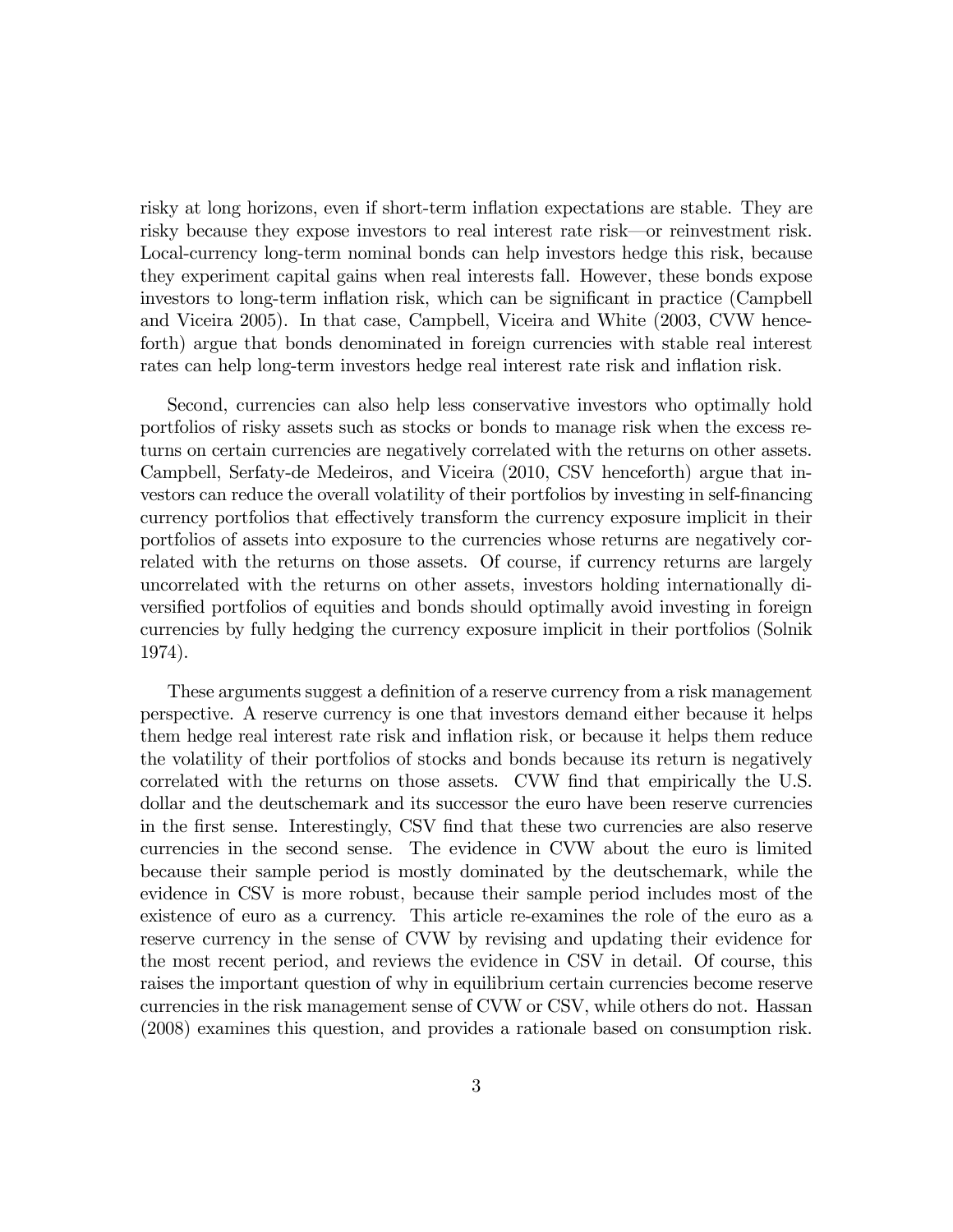This article also reviews these general equilibrium arguments.

Another area of focus of this article is the exploration of the role of the euro as a currency that promotes the integration of segmented capital markets and thus risk sharing among investors in the countries that have joined the European Monetary Union (EMU). In particular, it explores if stock markets in these countries have ceased to be priced locally, instead becoming priced at the level of the new currency area.

Prior research has already provided some evidence that the adoption of the euro has been conducive to capital market integration. De Santis and Gerard (2006) and Schoenmaker and Bosch (2008) document a strong decline in equity home bias after the introduction of the euro in 1999, and attribute this reduction to the emergence of institutional investors–such as mutual funds, pension funds, and life insurance companies–in Europe, whose assets tripled from 44% of GDP in 1985, to 122% of GDP in 2004. Interestingly, they also document a parallel increase in regional bias, or in the preference for euro stocks in detriment of stocks from other regions in the world. Consistent with this evidence, Ferreira and Ferreira (2006) document an increase in the relative importance of industry factors over country factors in euro markets over the period 1999-2001.

Hardouvelis, Malliaropulos, and Priestley (2006, HMP henceforth) estimate the conditional probability that the expected return on a member country stock market is priced by a euro zone CAPM. They model this probability as a function of forward interest rate differentials with Germany. They find evidence that the integration of national stock markets in the Euro zone was already occurring in the second half of the 1990s, as measured by an increase in the conditional probability over time that parallels the reduction in forward rate differentials. Cappiello, Hördahl, Kadareja, and Manganelli (2006, CHKM henceforth) also examine the empirical evidence on capital markets integration using the Dynamic Conditional Correlation-GARCH model of Engle (2002). They find that the cross-sectional average of conditional correlations among euro capital markets increased over time during the period 1987-2005. They find strong evidence of integration of government bond markets but, in contrast to HMP, much weaker evidence of stock market integration.

This article also investigates if national stock markets in the euro area have become more integrated after the introduction of the euro. Our analysis adds to the existing evidence about stock market integration in two dimensions. First, we investigate whether stocks in the euro zone have moved from a regime in which national stock markets were priced with discount rates that were predominantly country specific, to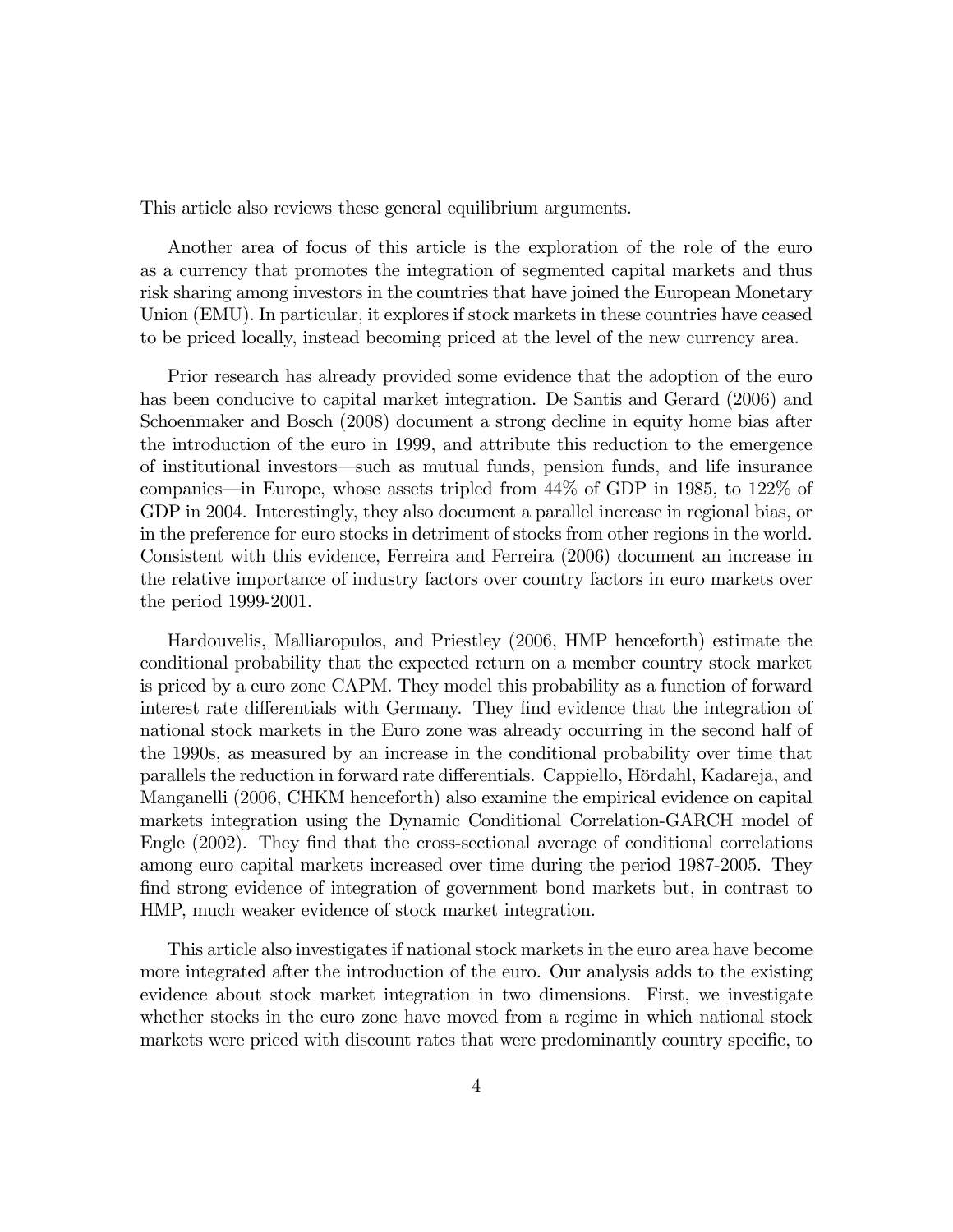a regime in which national stock markets are predominantly priced by a EMU-wide common discount rate. Second, our sample period extends through late 2008; thus we consider almost nine years of existence of a common currency.

If expected stock excess returns are time varying, stock prices will move in response to either news about cash flows, or news about discount rates (Campbell 1991). As capital markets become integrated, we should expect discount rates to exhibit increased co-movement with a common EMU discount rate, while cash flows may or may not exhibit increased common variation, since they will be subject not only to common aggregate macroeconomic shocks, but also to regional, industry, and company specific shocks. We test this hypothesis by adapting the beta decomposition methodology of Campbell and Vuolteenaho (2004) and Campbell, Polk, and Vuolteenaho (2010) to an examination of capital integration.

This article is structured as follows. Section 2 examines the role of the euro as a reserve currency for conservative global investors. Section 3 examines the role of the euro for global equity investors. Section 4 examines whether the euro has promoted increased capital market integration among EMU members. Finally, Section 5 concludes.

## 2 The Euro As A Safe Currency

The conventional view on currencies states that holding foreign currencies is a risky investment. This view is rooted in the perception that real exchange rates are volatile and largely uncorrelated with the returns on other assets. In that case, investors should optimally hedge all foreign currency exposure implicit in their internationally diversified portfolios (Solnik, 1974). Indeed, Perold and Schulman (1988) and others find that full hedging of currency exposure can substantially reduce the short-term return volatility of internationally diversified portfolios of bonds and equities of US investors. However, recent research in Finance has challenged this view on both empirical and theoretical grounds.

A first challenge to the conventional view on currency hedge comes from examining empirically whether ex-ante real interest rates are constant over time as Fama (1975) famously asserted and, if they are not, whether currencies can play a role in helping investors hedge against unfavorable changes in future real interest rates. Recent em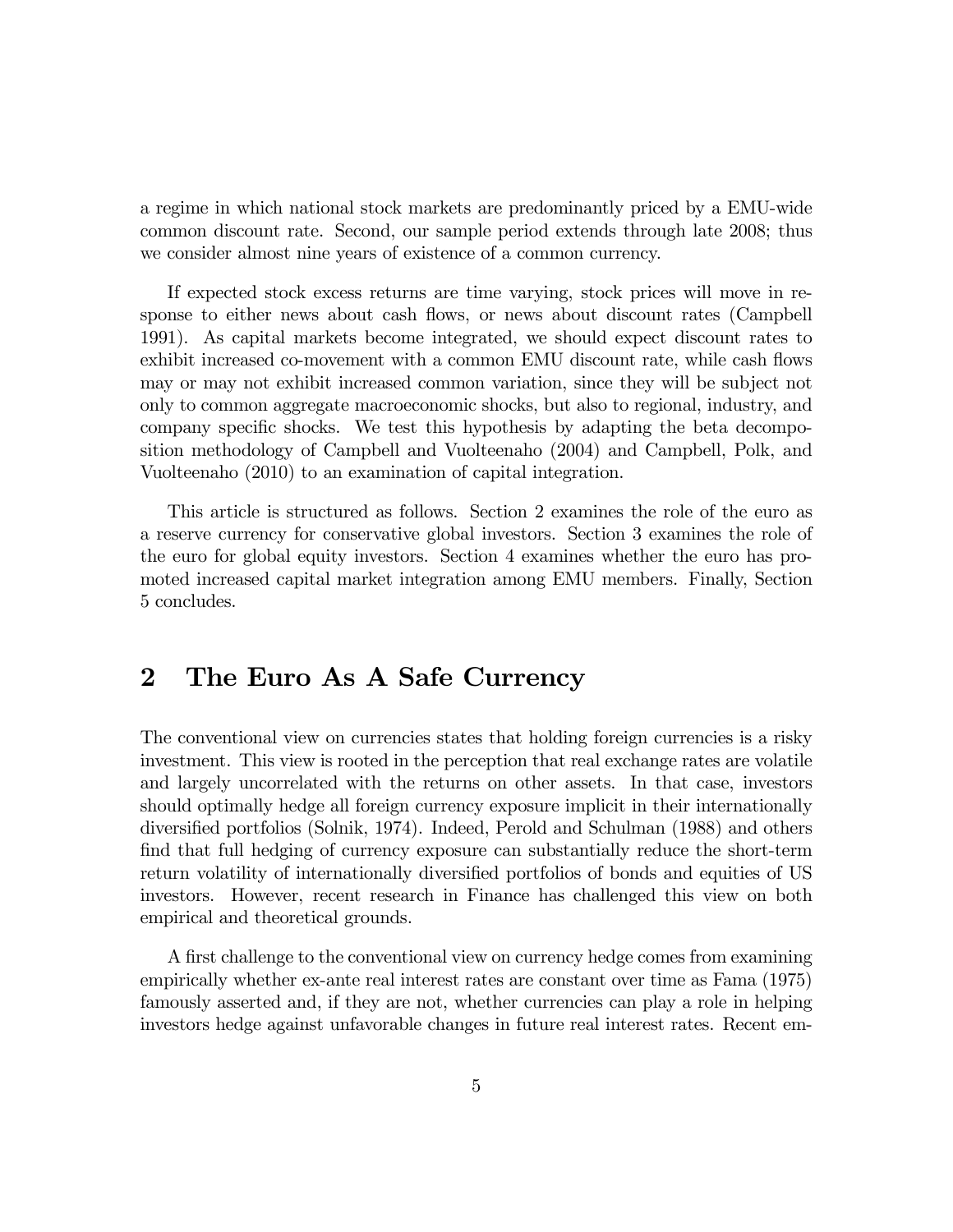pirical research has estimated that real interest rates have been subject to persistent shocks since the 1970's in the U.S., which has resulted in statistically and economically significant real interest rate variation (Campbell and Viceira 2001, Campbell, Sunderan, and Viceira 2009). Inflation-indexed bonds, which several countries around the world have been issuing during the last two decades, provide direct evidence that ex-ante real interest rates move considerably over time (Campbell, Shiller, and Viceira 2009).

Time variation in real interest rates has important implications about what constitutes the minimum risk asset or portfolio of assets across investment horizons. Real interest rate risk makes investing in default-free short-term government bonds risky at long horizons, as the future rates of reinvestment of these bonds are uncertain.<sup>4</sup> Long-term investors can avoid this risk by investing instead in a portfolio of longdated inflation-indexed bonds matching the timing and horizon of their consumption plans (Campbell and Viceira 2001, 2002, Brennan and Xia 2002, Campbell, Chan, and Viceira 2003, Wachter 2003).

In the absence of inflation-indexed bonds available for investment, long-term conservative investors will seek to replicate the payoffs on the optimal portfolio of inflation-indexed bonds as best as they can out of existing assets available for investment. Campbell, Viceira, and White (2003) argue that currencies with historically low volatile real interest rates might help investors in countries with volatile real interest rates hedge real interest rate risk at home. Of course, this is only possible if real exchange rate risk between the home currency and the foreign currency does not overwhelm the lower real interest rate volatility of the foreign currency.

CVW explore this hypothesis using the long-term portfolio choice theory of Campbell, Chan, and Viceira (2003, CCV henceforth). This theory is itself an empirical implementation of Merton's (1969, 1971, 1973) portfolio choice theory with timevarying investment opportunities that assumes that the dynamics of asset returns and the state variables driving variation in risk premia, real interest rates, and inflation are described by a first-order vector autoregressive (VAR) structure. Under this assumption, CCV derive the optimal dynamic portfolio and consumption rules of an infinitely-lived investor with Epstein-Zin (1989, 1991) recursive preferences who lives

<sup>4</sup>These bonds can also be risky at short horizons when they are nominal, as it is typically the case. As such they are subject to short-run inflation risk. While this riks is typically very small in developed economies, it can be important in developing economies with highly volatile short-term inflation.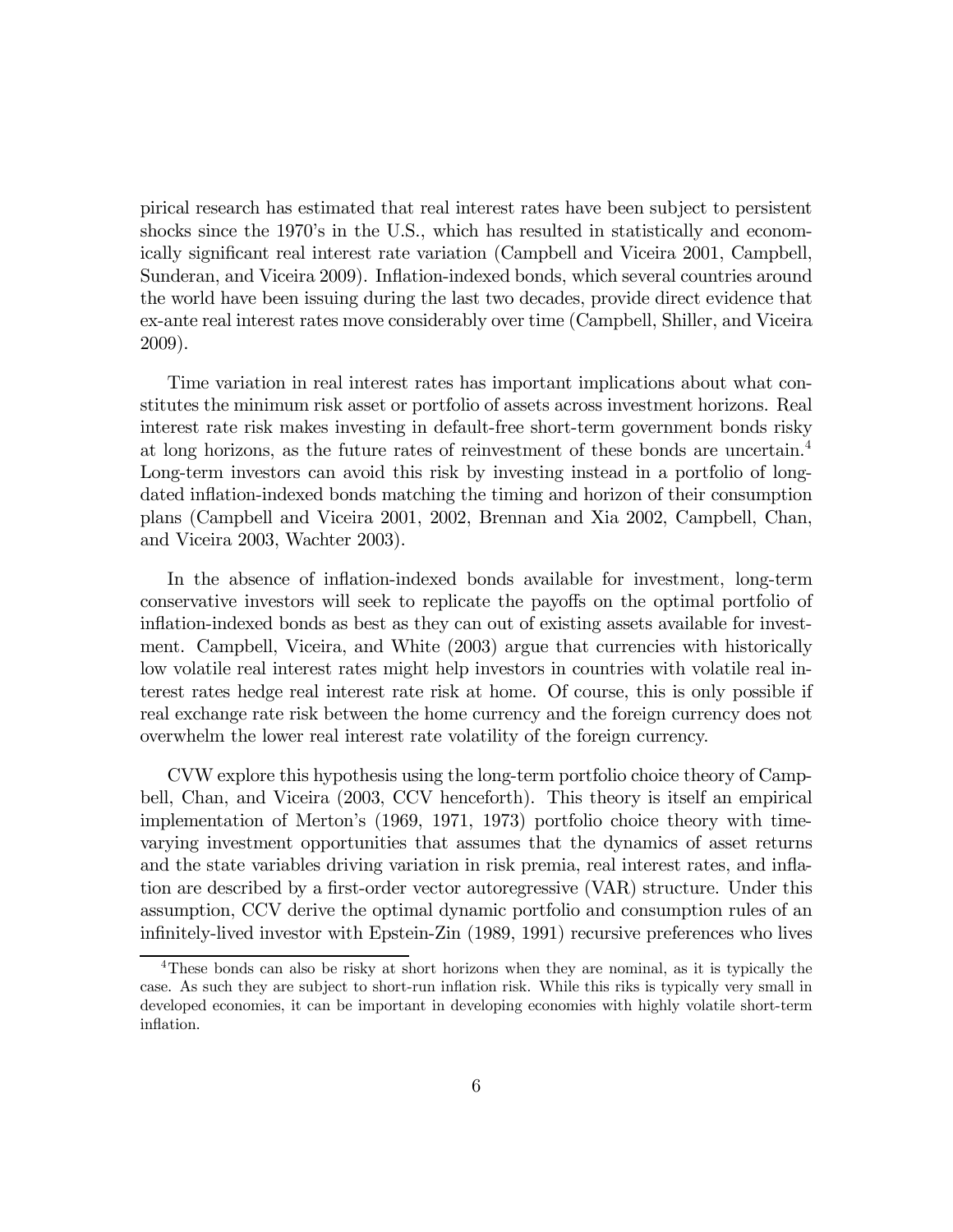off financial wealth. CCV show that the optimal portfolio rule is linear in the VAR state vector.

Adapting CCV's model to the case in which risk premia are constant and only real interest rate varies over time, Campbell and Viceira (2002) show that the optimal portfolio rule  $\alpha$  takes the following form:

$$
\boldsymbol{\alpha} = \frac{1}{\gamma} \boldsymbol{\Sigma}^{-1} (\boldsymbol{E} \mathbf{x}_{t+1} + \boldsymbol{\sigma}^2 / 2) + \left( 1 - \frac{1}{\gamma} \right) \boldsymbol{\Sigma}^{-1} \boldsymbol{\sigma}_1 + \left( 1 - \frac{1}{\gamma} \right) \boldsymbol{\Sigma}^{-1} \boldsymbol{\sigma}_h. \tag{1}
$$

In equation (1)  $\gamma$  denotes the coefficient of relative risk aversion,  $\mathbf{x}_{t+1}$  denotes the vector of log returns in excess of the short-term interest rate,  $\Sigma$  denotes the variancecovariance matrix of excess returns,  $\sigma^2$  denotes the vector of excess-return variances, the main diagonal of  $\Sigma$ , and  $\sigma_1$  denotes the vector of covariances of each risky asset's excess return with the short-term interest rate. The vector  $\sigma_h$  contains the covariances of each excess return with revisions in expectations of future real interest rates:

$$
\boldsymbol{\sigma}_h \equiv \text{Cov}_t(\mathbf{x}_{t+1}, -(\text{E}_{t+1} - \text{E}_t) \sum_{j=1}^{\infty} \rho^j r_{1,t+1+j}). \tag{2}
$$

Equation (1) shows that the optimal portfolio rule for the long-term investor has three components. The first two components describe an instantaneously meanvariance efficient portfolio demand, common to both long-term and short-term investors. This demand includes a speculative component based on the expected excess simple return on risky assets (or equivalently, expected excess log returns plus one-half their variance), and a global minimum variance component based on the short-term volatility of the optimal portfolio. Total short-term portfolio demand is a weighted average of these two components, with weights given by  $1/\gamma$ —risk tolerance—and  $1 - 1/\gamma$ .

The third component in (1) is specific to long-term investors. This is Merton's intertemporal hedging demand, which is proportional to  $1 - 1/\gamma$ . This demand measures to what extent intertemporal considerations lead long-horizon investors to optimally choose portfolios that deviate from the portfolios that are optimal for shortterm investors. In this particular case, long-term conservative investors with  $\gamma$ 1 optimally tilt their portfolios toward assets whose returns covary positively with declines in revisions of expected future real interest rates.

CVW use the CCV model to explore the role of currencies in helping investors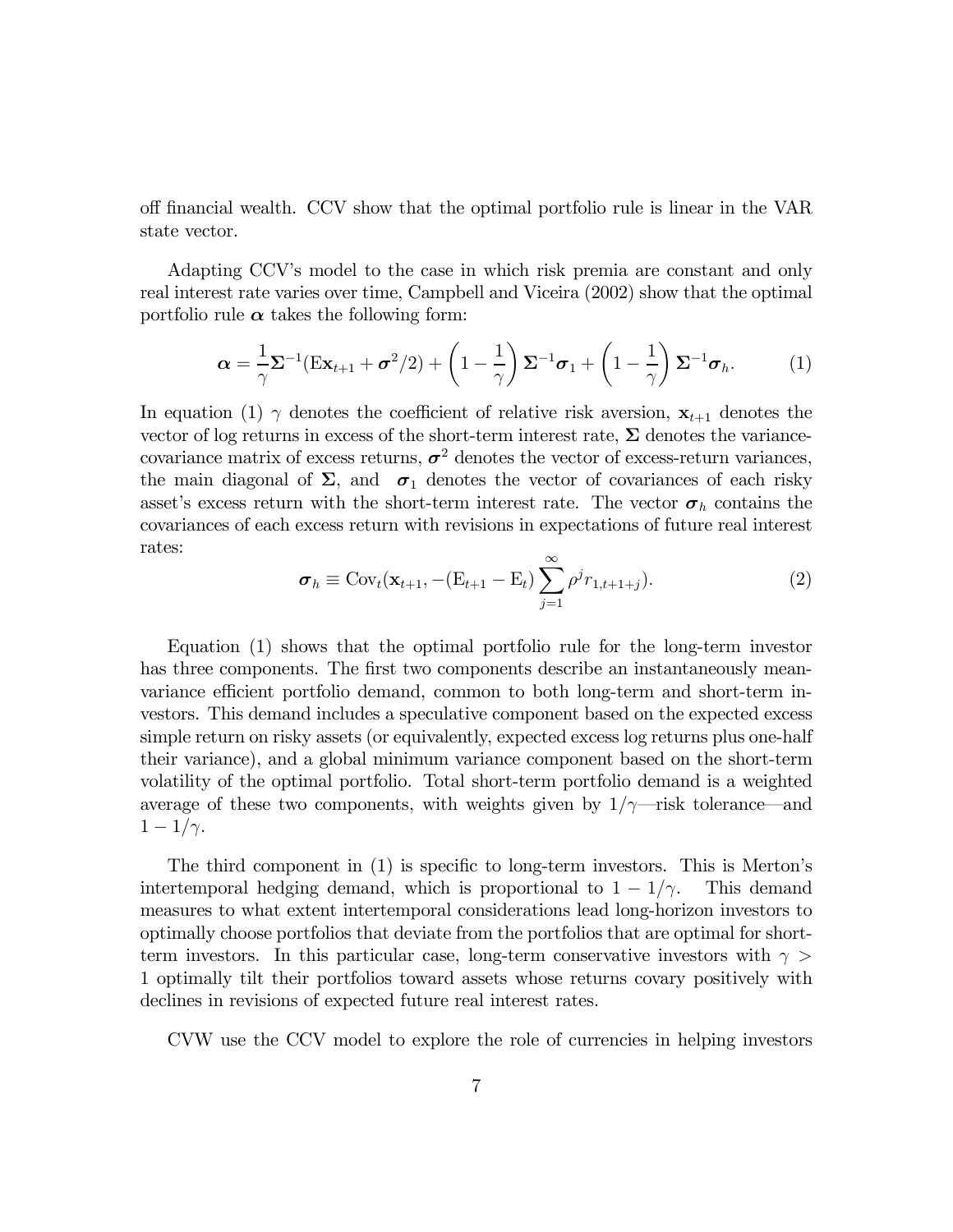hedge real interest rate risk. They consider four currencies—the US dollar, the British pound, the Japanese yen, and the euro and its predecessor the deutschemark–for the period going from the first quarter of 1973 through the fourth quarter of 2001. Specifically, they consider the problem of a long-term U.S. investor who is deciding how to allocate his wealth between US dollars and one of the other three currencies i.e., between U.S. short-term government bonds and government bonds denominated in one of the other three currencies–. For symmetry, they also consider the problem of a long-term investor in each one of the other three currency areas who is deciding how to allocate his wealth between his domestic currency and US dollars.

For each pairing of the US dollar with the other three currencies, CVW estimate a VAR system that includes each currency's ex post real interest rate and the real exchange rate, both of which are assumed to follow stationary processes. The real interest rate is the log three-month nominal short rate, less log realized inflation over the period, measured by the log change in the CPI. The log real exchange rate level is the log real foreign currency price of domestic currency, the sum of the log nominal exchange rate and the log domestic CPI, less the log foreign CPI. This system characterizes the dynamics of real interest rates and inflation for each currency pair. The VAR estimates are then used to compute and compare the optimal portfolio of the long-term US investor and the optimal portfolio of the long-term foreign investor.

This section develops an exercise similar to CVW, but taking the euro–and its predecessor the deutschemark–instead of the US dollar as the anchor currency. Thus we estimate three VAR systems, one that includes the US dollar and the euro, a second one that includes the pound and the euro, and a third one that includes the yen and the euro. The euro is always an investment in German short-term government bonds. We also extend CVW's sample period, bringing our sample period from the first quarter of 1973 through the fourth quarter of 2005.

Table 1 reports optimal portfolio allocations to short-term bonds in each currency pair for Epstein-Zin investors with relative risk aversion coefficients of 1, 5, and 2000, and unit elasticity of intertemporal substitution.<sup>5</sup> A value of 2000 for the coefficient or relative risk aversion effectively captures the case of an infinitely risk averse longterm investor. This investor seeks to minimize long-run risk regardless of expected

<sup>&</sup>lt;sup>5</sup>Campbell and Viceira (1999) and Chacko and Viceira (2005) show that the optimal asset allocation is relatively insensitive to the choice of value for the elasticity of intertemporal substitution. We also set the subjective discount rate to 8% at an annual rate. The portfolio solutions are also not highly sensitive to this assumption.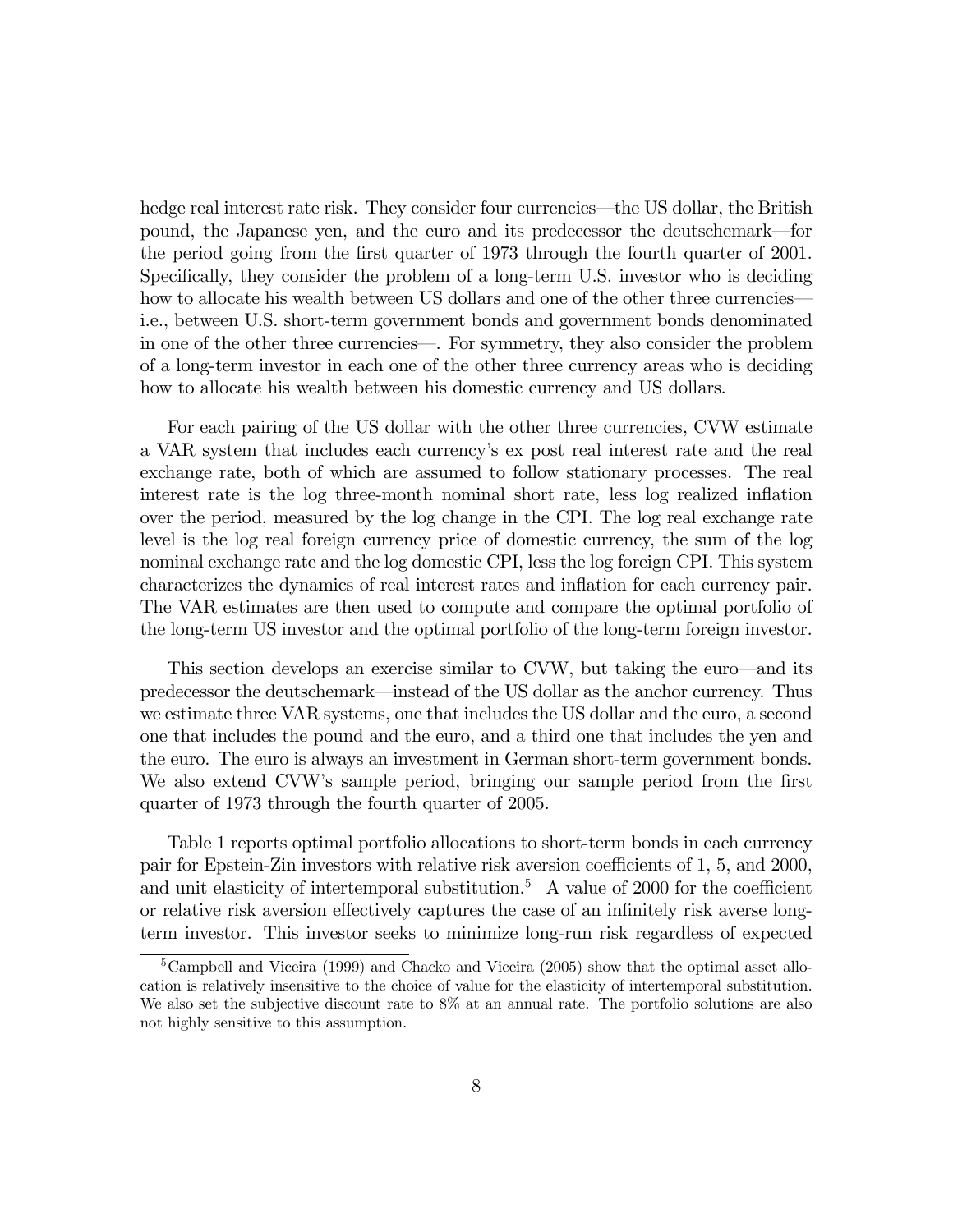portfolio return. For comparison, the rightmost column of the table reports the portfolio held by an infinitely risk averse investor with a short-term horizon. This is the portfolio with minimum short-term variance.

The unit relative risk aversion investor allocates 50% of his portfolio to each currency, regardless of his home currency area. This result is not driven by the data, but rather from imposing that the expected log return on the domestic and on the foreign currency are equal.<sup>6</sup> We follow CVW in adopting this convention because it allows us to focus on the demand for currencies driven by real interest rate risk hedging considerations. As the investor becomes more risk averse, the optimal allocation starts diverging from the 50-50 allocation towards the currency that the investor perceives to be less risky at his investment horizon.

As risk aversion increases, long-term EMU investors place greater weight on the euro, to the extent that highly risk averse long-term EMU investors are either fully invested or overinvested in the euro regardless of which other currency they have available for investment. By contrast, long-term US investors, long-term British investors and long-term Japanese investors decrease the allocation to their own currencies as risk aversion increases, and accordingly increase their allocation to the euro. Highly risk averse long-term investors all allocate more than 50% of their wealth to the euro regardless of their home currency, with British investors allocating more than 75% of their wealth. Clearly, these investors consider the euro to be a safe currency that helps them hedge real interest risk at home. This is in sharp contrast with the optimal minimum-risk currency allocations for conservative short-term investors shown in the rightmost column of Table 1. This column shows that conservative short-term investors are always fully or almost fully invested in their home currency regardless of their home currency.

Figure 1 provides intuition about why short-term conservative investors prefer their home currency, but long-term conservative investors optimally allocate a highly significant fraction of their savings to the euro. Each panel in Figure 1 shows the annualized standard deviation of the real returns on the short-term bonds included in each of the currency pairs at different horizons, ranging from 1 to 100 quarters. The standard deviations are those implied by our estimated VAR models from the

<sup>&</sup>lt;sup>6</sup>The unit relative risk aversion investor is fully invested in the instantaneous speculative portfolio, which maximizes the average log portfolio return, The result that this portfolio places equal weight on domestic and foreign currency when their expected log return are identical follows from the relation between log portfolio return and log returns on individual assets. See Campbell and Viceira (2002), equation (2.21).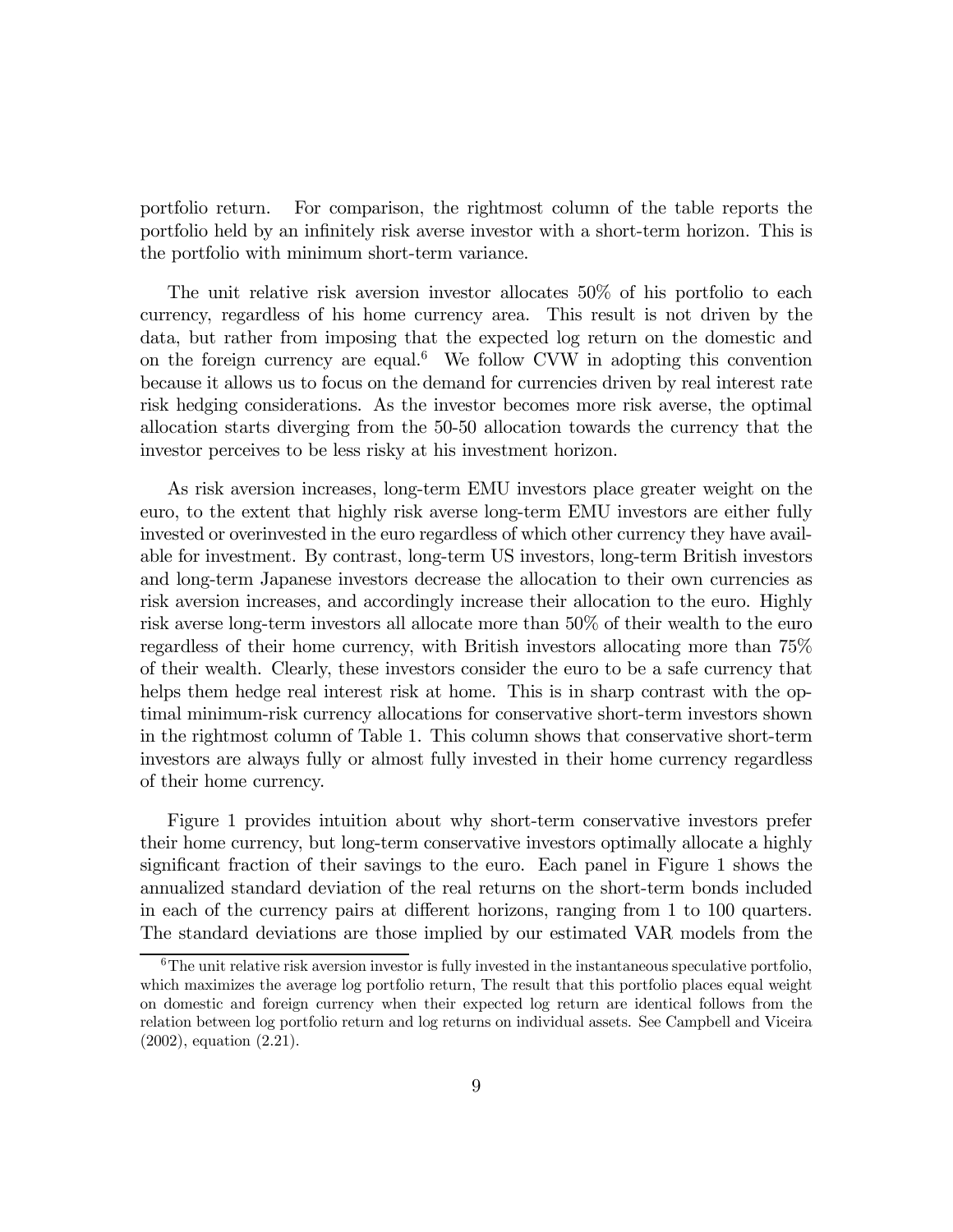perspective of a non-euro investor.

This figure shows that foreign investors see the euro as exhibiting considerably more volatility than their own domestic currency at short horizons. For example, the US dollar exhibits a 1-quarter standard deviation of about 1% per annum and the euro exhibits a standard deviation of 12% p.a. from the perspective of a shortterm US investor. Of course, the larger variability of the euro reflects the short-term volatility of the US dollar-euro exchange rate. This helps explain why a short-horizon conservative US investor will choose to invest only in his home currency.

However, as the horizon increases the standard deviation of the euro declines rapidly, while the standard deviation of each of the other currencies increase. In the case of the British investor, the standard deviation of the euro even falls slightly below the standard deviation of the pound at long horizons. At long horizons, fluctuations in the real return on a euro investment appear to be as volatile or even less volatile than fluctuations in domestic real interest rates in each of the other currencies, even after accounting for real exchange rate long-run variability. Thus long-horizon conservative investors do not view the euro as being much riskier than their home currency. Instead, they view holding short-term bonds denominated in euros as not being riskier than holding short-term bonds denominated in their own home currency.

Both Table 1 and Figure 1 are based on estimates from a sample period that extends far back before the introduction of the euro. To isolate the effect of the introduction of the euro, Figure 2 reproduces Figure 1 using VAR estimates based on the sample period (1999.Q1-2005.Q4). The plots in this figure show that real interest rate volatility has declined in all currencies in the latter period. However, this reduction has been roughly proportional, making the euro still an attractive currency to hold by US, Japanese, and British long-term conservative investors.

Figure 3 helps calibrate the magnitude of the reduction in real interest volatility in the euro period. Similar to Figure 1 and Figure, each panel in Figure 3 plots the annualized standard deviation of the real return on German short-term bonds from the perspective of either a US investor, a British investor, or a Japanese investor. Each panel in the figure plots the standard deviation generated by a VAR estimated for the full sample period 1973-2005 (blue line), the pre-euro sample period 1973- 1998 (green line), and the post-euro sample period 1999-2005 (red line). Figure 3 shows that the introduction of the euro has coincided with a period of significant decline in the long-term volatility of real interest rates and exchange rates in eurodenominated short-term bonds, relative to the period that preceded the introduction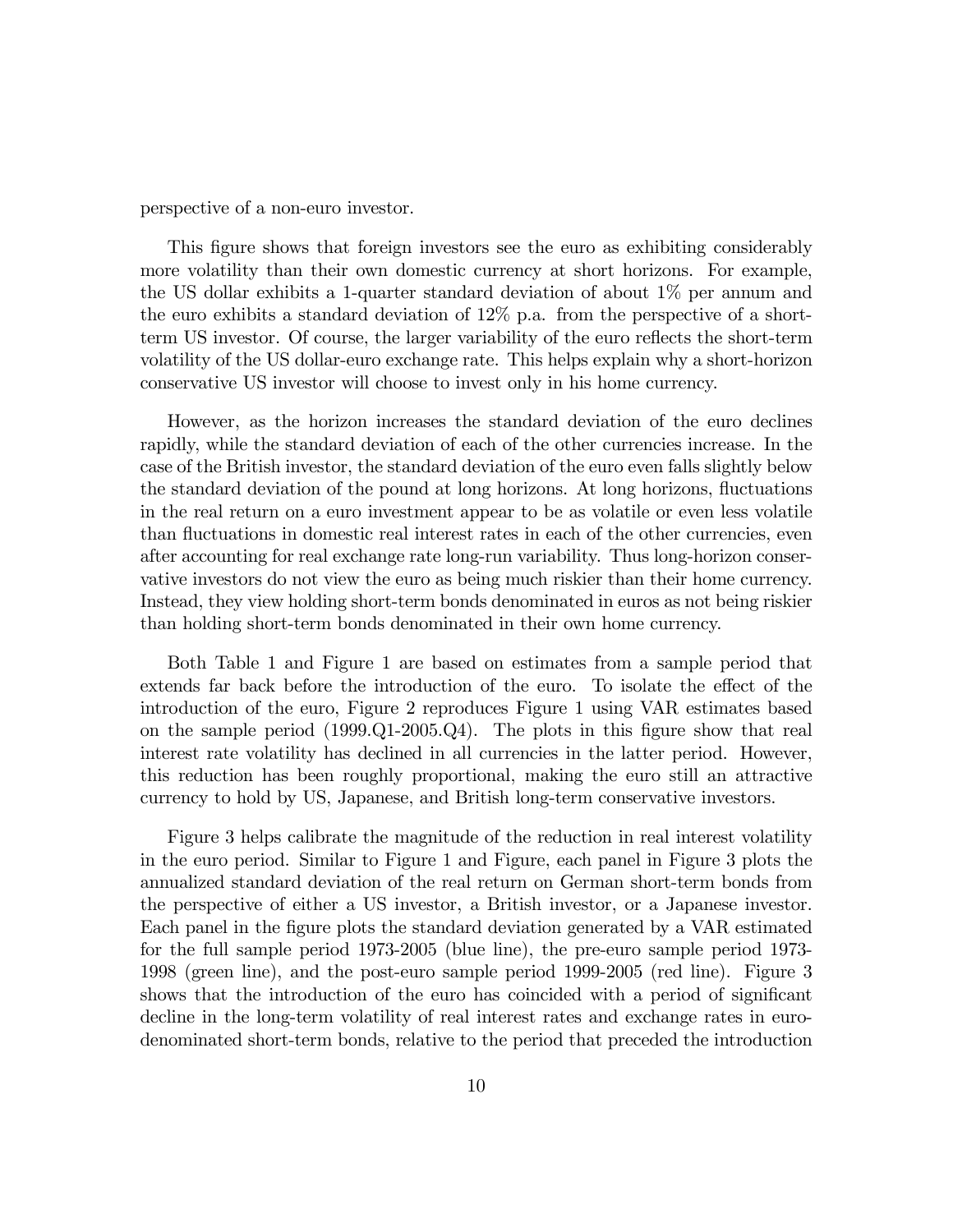of the common currency. This decline has been most significant from the perspective of British investors, although it is also important from the perspective of US investors.

If the euro has provided investors with a reserve currency in the sense that it provides a vehicle for investors to hedge real interest rate risk around the world, a natural question to ask is whether this has resulted in lower average real interest rates in the EMU. In equilibrium, one might expect that investors who have a desire to hold a currency will be willing to receive lower compensation from holding it. In recent work, Hassan (2008) explores this question, and finds that excess returns to US investors on EMU member bonds fell by 1.5 percentage points after the introduction of the euro. The magnitude of this reduction is both economically and statistically significant.

Hassan (2008) shows that, more generally, there appears to be a robust negative relation between interest rate differentials with respect to the US and the economic size of a currency area, as measured by its share of total O.E.C.D. output. In the period 1980-2007, bonds from a currency with a 10% share of total O.E.C.D. output returned to US investors between 2 and 3 percentage points less than bonds from a currency area with a very small share of total output.

Of course, an interesting question is why in equilibrium larger economic areas enjoy lower interest rates, and currency unions result in further reductions in interest rates for participating countries. Hassan (2008) argues that consumption risk insurance is the mechanism that explains this phenomenon. Larger economic areas represent a larger share of global consumption of both tradable goods and non-tradable goods. This means that adverse shocks to a large economic area are more likely to represent an adverse shock to global consumption, against which risk averse investors around the world want to protect themselves.

But the assets providing the hedge are precisely bonds from this area–as well as stocks representing ownership of production of the area non-tradable goods. The reason is that when the supply of non-tradable goods in a particular area experiments an adverse shock, its currency tends to appreciate, as non-tradable goods become relatively more expensive. This appreciation in turn results in positive returns for the bonds issued in the area, thus making these bonds attractive assets to hold for risk averse investors around the globe.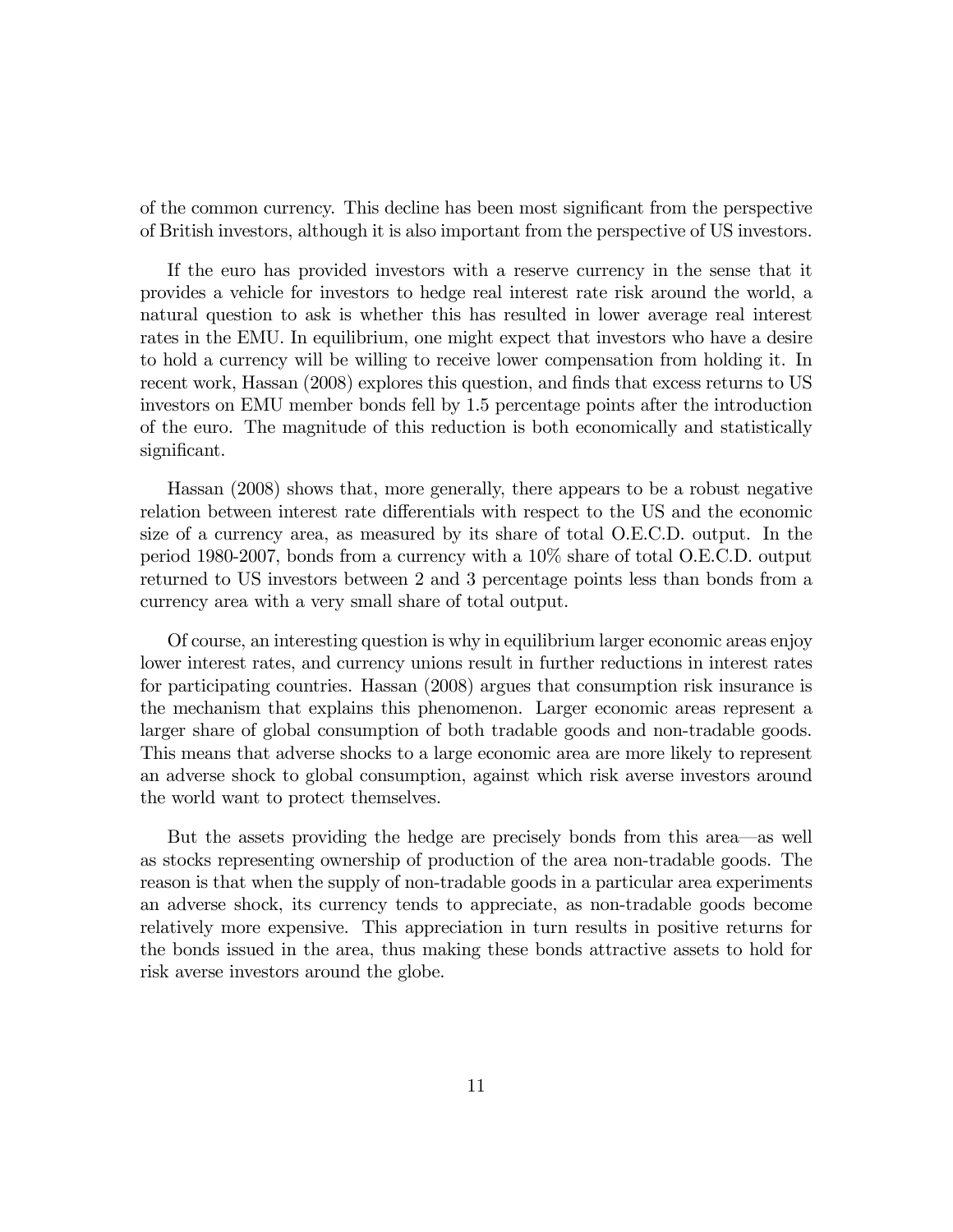## 3 The Euro as a Reserve Currency for Aggressive Investors

Section 2 has shown empirical evidence suggesting that the euro provides global investors with a stable currency that helps them hedge real interest rate risk–or reinvestment risk. Equation (1) shows that this is the risk which concerns conservative long-term investors the most, as these investors avoid holding risky assets in their portfolios.

By contrast, equation (1) shows that aggressive and moderately risk averse investors– whose risk tolerance  $(1/\gamma)$  is non-zero—are willing to hold risky assets such as equities in their portfolios. For example, many investors, particularly institutional investors, hold internationally diversified equity portfolios. These investors face the important decision of deciding how much of the currency exposure implied by their portfolio holdings they want to hedge.

An unhedged position in international equity corresponds to a long position in foreign currency equal to the equity holding. Investors can alter this position, enhancing it or offsetting it, by taking simultaneous long or short positions in short-term bonds denominated in the foreign currency.<sup>7</sup> A fully hedged position corresponds to a zero net position in foreign currency, which the investor achieves by effectively shorting bonds in the foreign currency one-for-one with the currency position implicit in the equity position, and using the proceeds to invest in bonds denominated in the investor's home currency. This results in pure exposure to stock market risk from the foreign currency area, with zero net exposure to the foreign currency. A fully hedged currency position is equivalent to a zero net demand for the currency.

An unhedged foreign equity position is one in which the investor does not take any positions in foreign and domestic bonds to offset the currency exposure implied by the equity position. This is equivalent to having a net demand for the foreign currency equal to the amount invested in the foreign stock. Of course, zero or full hedging are not the only possible choices for investors. They may choose exposures, or net foreign currency demands, along a continuum of values that include overhedging–effectively holding a short net exposure to the currency—and underhedging.

<sup>7</sup>This can be done cheaply and efficiently through appropriate positions in forward currency contracts.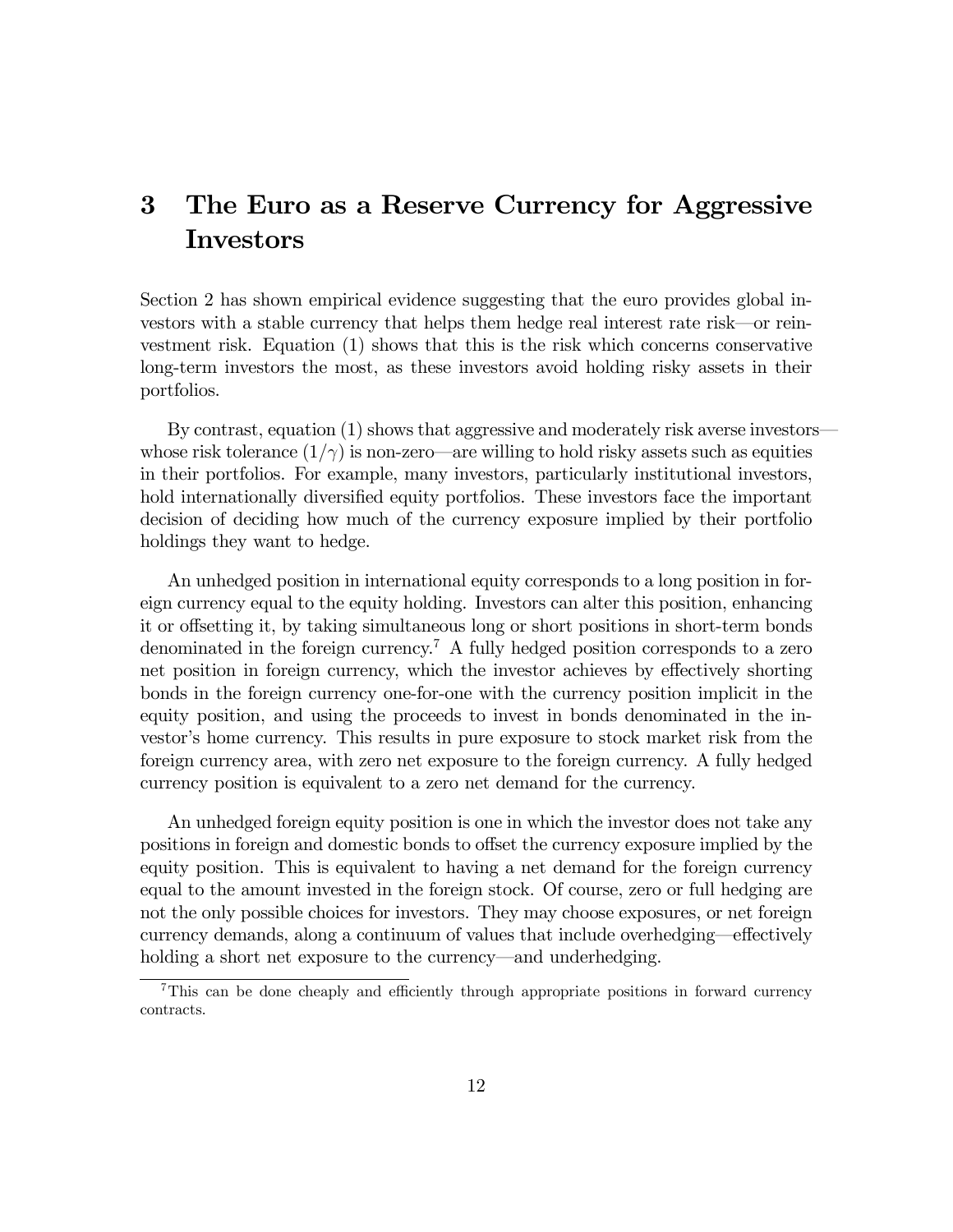CSV study optimal currency demand–or equivalently, optimal currency hedging– from the perspective of an investor who is already invested in a portfolio of international assets, and chooses the vector of currency exposures that minimizes the shortterm volatility of his overall portfolio. They label the resulting vector of optimal risk-minimizing net currency demands as "risk management net currency demands."

Formally, CSV estimate the second term  $\Sigma^{-1} \sigma_1$  in equation (1) when the benchmark asset 1 is an internationally diversified portfolio of equities or bonds, and the choice variable is a vector of net currency demands. In that case,  $\Sigma^{-1} \sigma_1$  takes the form

$$
-\operatorname{Var}_{t}\left(\mathbf{f}_{t+1}\right)^{-1}\operatorname{Cov}_{t}\left(x_{p,t+1}^{h},\mathbf{f}_{t+1}\right)
$$
\n(3)

where  $x_{p,t+1}^h$  denotes the currency hedged log return on the portfolio of international risky assets in excess of the investor's domestic short-term nominal interest rate, and  $\mathbf{f}_{t+1}$  denotes the vector of log excess currency returns.<sup>8</sup>

Equation (3) shows that the vector of risk management net currency demands is proportional to the negative of the covariance between the returns on the assets held in the portfolio (say, stocks) and exchange rates.

Risk management currency demands are positive when stock returns and exchange rates are negatively correlated. To understand why risk management currency demands are proportional to the negative of the correlation between stock returns and exchange rates, note that a negative correlation implies that the domestic currency tends to depreciate with respect to the foreign currency when stocks fall. Equivalently, the returns from holding foreign currency tend to be positive when the returns from holding stocks fall. Thus equity investors can reduce portfolio volatility by holding positive net foreign currency positions or, equivalently, by underhedging the currency exposure implied by their foreign equity positions.

If stock returns and exchange rates are uncorrelated, risk management currency demand is zero. In this case, holding currency exposure adds volatility to investors portfolios and, unless this volatility is compensated, investors are better off holding no currency exposure at all or, equivalently, by engaging in full currency hedging.

$$
f_{c,t+1} = \Delta s_{c,t+1} + i_{c,t} - i_t^d,
$$

<sup>&</sup>lt;sup>8</sup>Note that the log excess return on currency  $c$  is equal to

where  $\Delta s_{c,t+1}$  is the change in the log exchange rate,  $i_{c,t}$  is the log short-term nominal interest rate in currency c, and  $i_t^d$  is the domestic counterpart of the latter.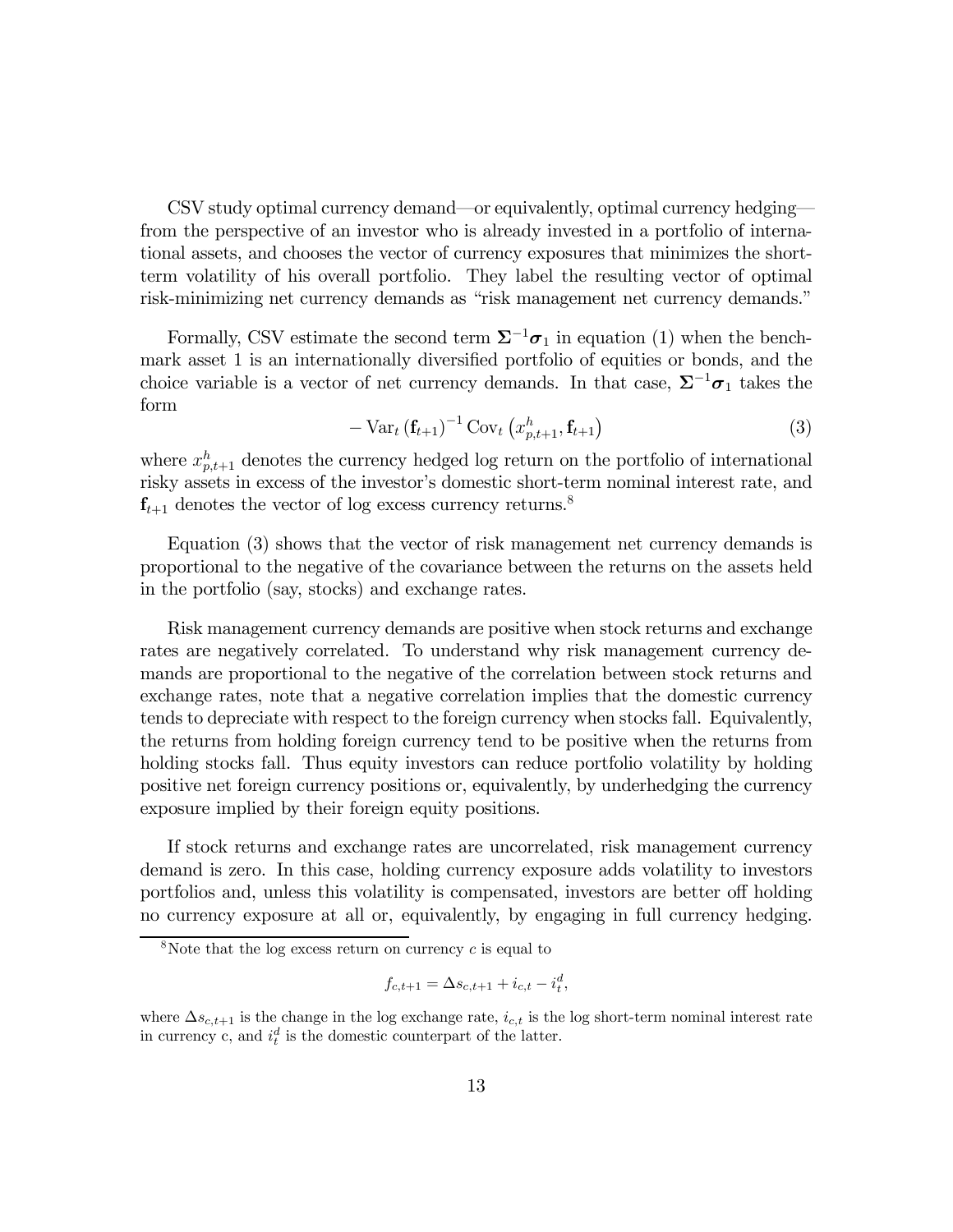If stock returns and exchange rates are positively correlated, investors can reduce portfolio volatility by overhedging, that is, by shorting foreign currency in excess of what would be required to fully hedge the currency exposure implicit in the stock portfolio.

CSV estimate risk management net currency demands for investors holding both an equally-weighted portfolio and a value-weighted portfolio of global stocks comprising the EMU area (or "Euroland"), plus Australia, Canada, Japan, Switzerland, the UK, and the US. They also consider investors who are fully invested in each of these markets individually. Their estimates consider the 30-year period between July 1975 and December 2005, as well as the subsamples running from 1975 through 1989 ("Subsample I"), and from 1990 through 2005 ("Subsample II"). They define Euroland as a value-weighted stock basket that includes Germany, France, Italy, and the Netherlands; these are the EMU countries with the longest history of stock returns, interest rates, and exchange rates available. Prior to the introduction of the euro, they consider a basket of national currencies. Their results are robust to restricting the study to include only the German stock market and the deustchemark prior to the introduction of the euro.

Table 2, which reproduces Table IV in their paper, reports the vector of estimated optimal risk management currency demands generated by the equally-weighted global stock portfolio, for both the full sample and the two subsamples. Panel A considers the case in which investors have access to all seven currencies from the countries included in the portfolio. Panel B excludes Canada and Switzerland from the analysis, as the currency and stock market of each are highly correlated with those in the US and Euroland markets, respectively.9

The estimated optimal currency exposures reported in the table reflect the amounts optimally invested in each currency per euro of exposure to the global equity portfolio. By construction, these exposures add up to zero; that is, the optimal currency portfolio is a zero net investment portfolio. These exposures can be easily restated in terms of hedging demands by noting that zero net currency demand is equivalent to fully hedging the currency position implied by the stock portfolio, which is invested about 14% in the equities of each currency area.

 $9^9$ CSV show that the vector of optimal currency demands generated by a given global portfolio is the same regardless of the currency base when investors from each currency have access to all other currencies. Accordingly, the table reports only one set of currency demands, which add up to zero.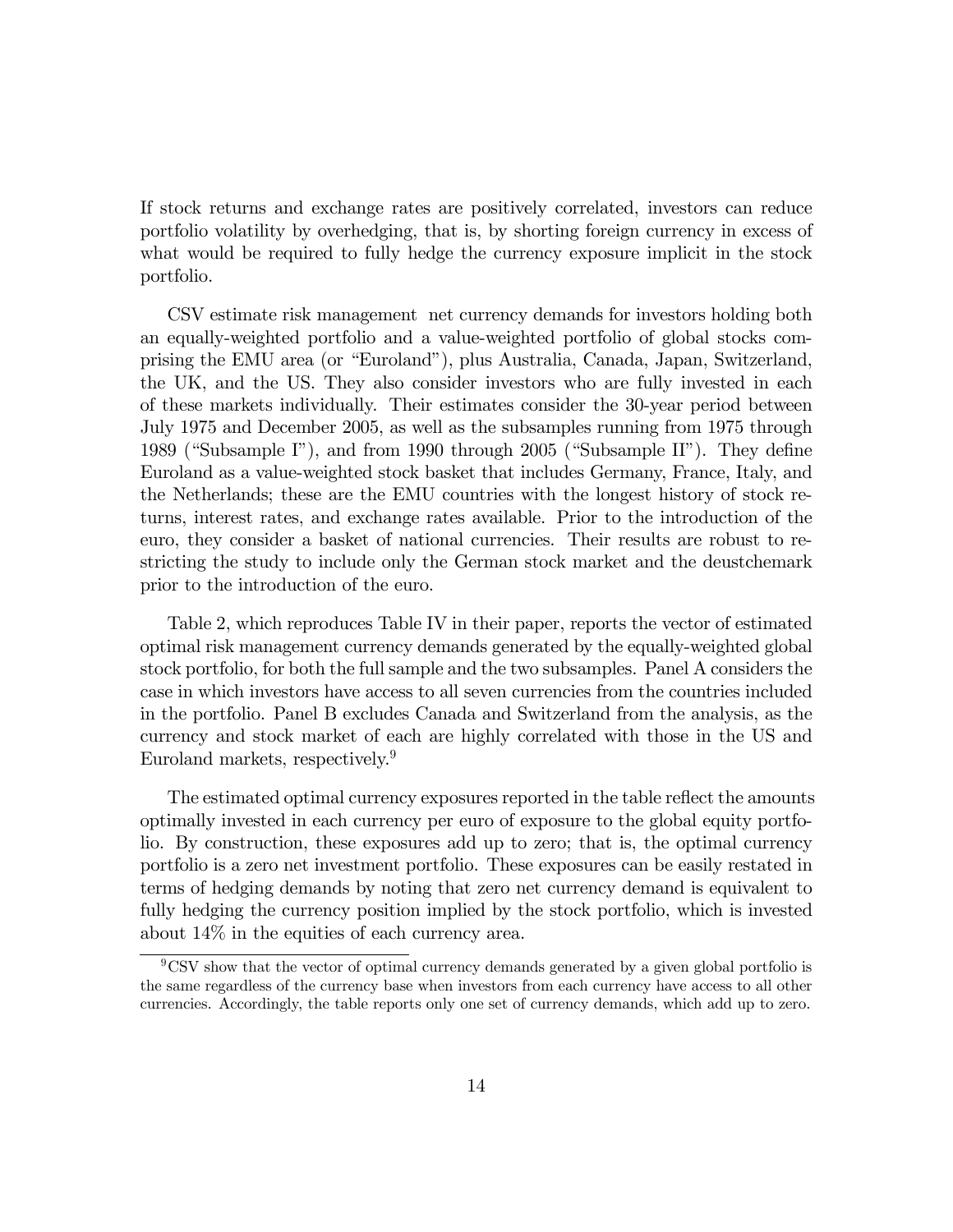Panel A shows that the risk management currency portfolio includes statistically and economically significant exposures to the euro and the Swiss franc in the full sample, at 32\% and 27\% respectively. These are the largest long optimal risk management net currency demands after the optimal 40% exposure to the US dollar. The 32% exposure to the euro means that, say, a British investor holding the equally weighted global equity portfolio would optimally choose not to hedge his 14% exposure to Euroland stock markets by shorting short-term Euroland government bonds (say, German or French) worth 14 pounds per 100 pounds invested in the equity portfolio; instead, he would buy euro bonds worth 18 pounds, for a total euro exposure of 32 pounds per 100-pound equity investment. Additionally, the investor would also hold long exposures of 27 pounds and 40 pounds to the Swiss franc and the US dollar respectively. He would then finance the long euro, Swiss franc, and US dollar positions with the proceeds from short positions worth 11, 61, 17, and 11 pounds in the Australian dollar, the Canadian dollar, the Japanese yen and the British pound itself. Equivalently, the optimal risk management currency portfolio implies underhedging the euro, Swiss franc, and US dollar exposures implied by the equally-weighted global equity portfolio, and overhedging the exposures to all other four currencies.

The optimal risk management net currency demand for the euro increases dramatically when we exclude the Swiss franc from the menu of currencies. Panel B shows that in that case the net demand for euro increases to 56% and becomes statistically significant at the 1% significance level, suggesting that the euro and the Swiss franc are very close substitutes. Strikingly, Panel B also shows that the demand for the euro becomes even stronger in the second subperiod, when at 79% is at least twice as large as the demand estimated for the first subperiod. Figure 4, which reproduces Figure 2 in CSV, provides visual intuition of what drives this result. This figure plots the 3-month annualized return of the euro against an equally weighted basket of other currencies, together with the currency-hedged excess global equity return. It shows a markedly increase in the negative comovement of the euro with the global equity portfolio in the second subsample.

Panel B in Table 2 also shows that the exclusion of the Canadian dollar from the menu of currencies results in a very small and statistically insignificant demand for the US dollar. Thus the optimal exposures to the US dollar and the Canadian dollar are not independent of each other: It is a long-short US dollar-Canadian dollar what helps global equity investors reduce portfolio risk. The subsample analysis in Table 2 also suggests a diminishing role of the dollar in the second subperiod as a currency that helps investors hedge adverse movements in global equity markets.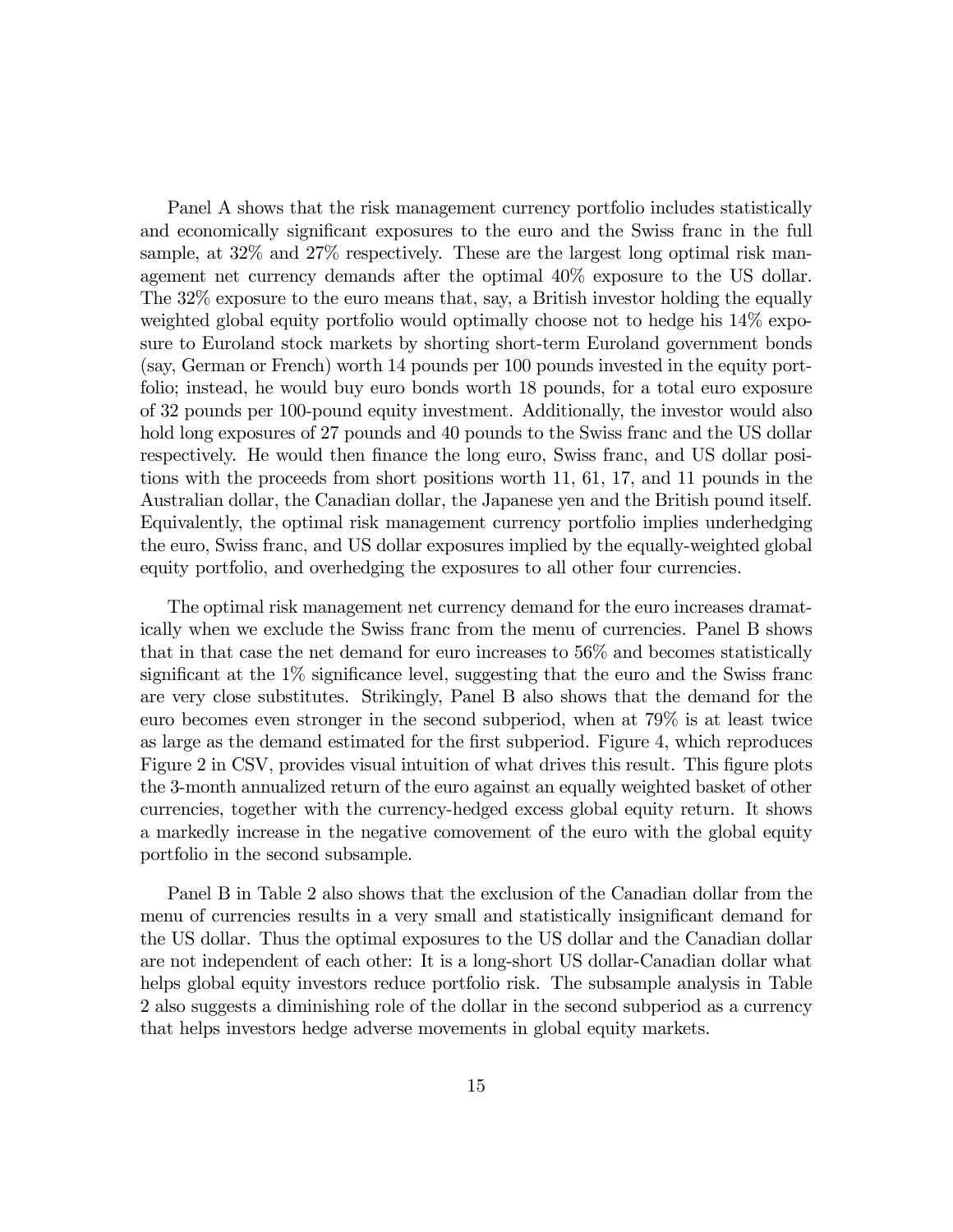The empirical analysis of risk management currency demands of CSV suggests that the euro, together with the Swiss franc, and the US dollar, has become a reserve currency for global equity investors. By holding exposure to the euro, these investors can reduce the volatility of their internationally diversified equity portfolios, because the euro, like its close substitute the Swiss franc, and the US dollar, tend to strengthen when global stock markets fall. CSV show that the reductions in portfolio volatility that investors can achieve by following optimal risk management currency exposure policies are important, both in economic and statistical terms, relative to conventional policies of either no hedging or fully hedging currency exposures. These gains are particularly substantial for investors whose domestic currencies are not reserve currencies. Currency movements during the financial crisis of 2008, when reserve currencies have tended to strengthen against other currencies, have confirmed the attractiveness of holding reserve currencies as hedges for equity investors.

## 4 The Euro and Capital Market Integration in the EMU

Sections 2 and 3 have discussed empirical evidence suggesting that the adoption of the euro has resulted in a reserve currency that benefits investors around the world. This section explores whether the creation of the common currency has also resulted in additional benefits for EMU investors, by promoting better risk sharing. Specifically, we look for empirical evidence of an increasing importance of a euro-wide discount factor pricing the national stock markets in the EMU area in the period subsequent to the creation of the euro. If national stock markets are priced at the EMU level, this would suggest improved integration of the national stock markets in the euro zone.

Our empirical analysis starts from the asset return decomposition of Campbell and Shiller (1988) and Campbell (1991). This decomposition writes unexpected stock returns as a linear combination of revisions in expected future dividends (cash flow news) and returns (discount rate news):

$$
r_{t+1} - \mathbf{E}_t r_{t+1} \approx (\mathbf{E}_{t+1} - \mathbf{E}_t) \sum_{j=0}^{\infty} \rho^j \Delta d_{t+1+j} - (\mathbf{E}_{t+1} - \mathbf{E}_t) \sum_{j=0}^{\infty} \rho^j r_{t+1+j}
$$
  

$$
\equiv N_{CF, t+1} - N_{DR, t+1}, \tag{4}
$$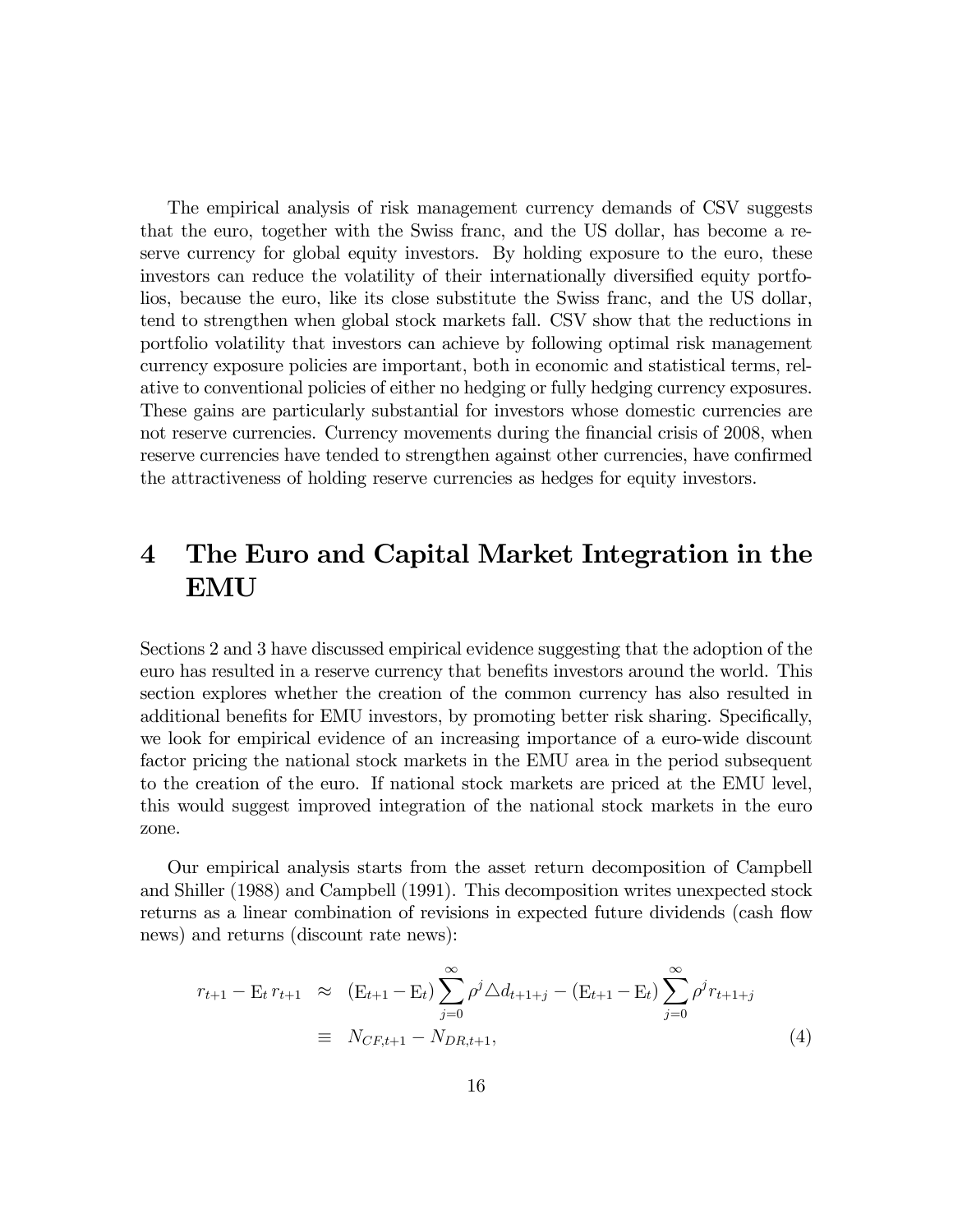where  $r_t$  denotes log (or continuously compounded) stock returns,  $d_t$  denotes net payouts (or cash flows) on the stock,  $\triangle$  denotes the first-difference operator, and  $\rho$  is a loglinearization constant equal to  $1/(1 + \exp((d - p))$ , where  $(d - p)$  is the average log dividend-price ratio. The stock return decomposition shown in equation (4) says that stock returns respond positively to changes in investors' expectations of future cash flows, and negatively to changes in required discount rates.

In an integrated capital market, there is no reason to expect that cash flow news will be highly correlated across stocks. Cash flow news reflects changes in dividend policies and earnings, which in turn reflect the economic realities of individual firms and sectors.

However, required returns are set by investors, not firms. An integrated capital market is by definition one in which securities are priced by a common discount factor. In the context of our empirical exercise, one should expect that as national stock markets become more integrated, the returns of national stock markets will exhibit increasing covariation, or beta, with EMU-wide discount rate news.

To test this hypothesis we adapt the CAPM beta decomposition of Campbell and Vuolteenaho (2004) and Campbell, Polk, and Vuolteenaho (2010) to test for capital market integration. The conditional CAPM beta of any asset with respect to the market is given by

$$
\beta_{i,M} = \frac{\text{Cov}_t(r_{i,t+1}, r_{M,t+1})}{\text{Var}_t(r_{M,t+1})}.
$$
\n(5)

Simple substitution of the asset return decomposition (4) for the case  $r = r_M$  in the numerator of (5) allows us to write the CAPM beta of any asset as

$$
\beta_{i,M} = \beta_{i,CFM} + \beta_{i,DRM},
$$

where

$$
\beta_{i,CFM} \equiv \frac{\text{Cov}_t\left(r_{i,t+1}, N_{M,CF,t+1}\right)}{\text{Var}_t\left(r_{M,t+1}\right)}\tag{6}
$$

and

$$
\beta_{i,DRM} \equiv \frac{\text{Cov}_t (r_{i,t+1}, -N_{M,DR,t+1})}{\text{Var}_t (r_{M,t+1})}.
$$
(7)

If stock markets have become more integrated with the adoption of the euro, we should expect the discount rate news CAPM beta of national stock markets  $\beta_{i,DRM}$ to be larger after the adoption of the euro.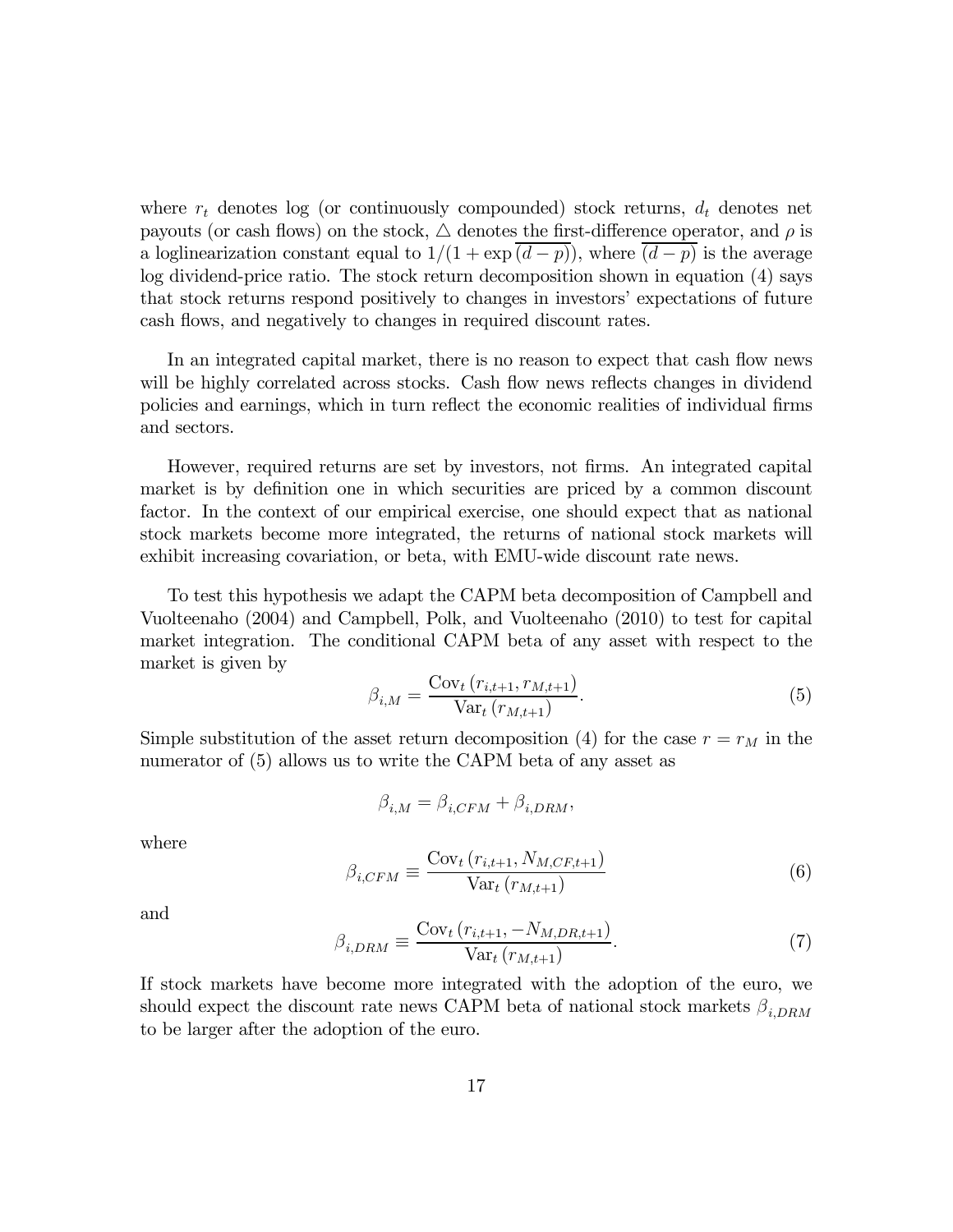Following this intuition, we estimate sample counterparts of the total CAPM beta  $(5)$ , the cash flow beta  $(6)$  and the discount rate beta  $(7)$  for the pre-euro and posteuro periods, and test whether those betas have changed significantly between both periods. We expect discount rate betas (7) to have increased in the post-euro period. Of course, the integration process might have been dynamic, occurring not at a single date but rather during the years surrounding the adoption of the euro. In that case, our tests will be biased against finding evidence of increased market integration.

Our estimates of betas are based on time series of monthly unexpected stock returns, cash flow news and discount rates for each national stock market and for a value-weighted basket of stock markets in the EMU area. Of course, the components of stock returns are not directly observable, and must be estimated. Following Campbell (1991) and Campbell and Mei (1993), we estimate a first-order vector autoregressive (VAR) system for each market, and use the estimates to obtain estimates of unexpected stock returns, cash-flow news, and discount rate news.

The VAR system for each market includes the log return on the market in excess of the local short-term interest rate, the log dividend-price ratio on the local market, the local nominal short-term log interest rate, and the log real return on local short-term government bonds–i.e., the ex-post local real interest rate. We estimate a VAR system for each of the countries that joined the EMU, for the EMU-wide stock market,<sup>10</sup> and for several non-euro developed markets—specifically, Japan, Norway, Sweden, Switzerland, the United Kingdom, and the United States. The source for stock market returns and dividend price ratios is Morgan Stanley Capital International (MSCI). The source for exchange rates, short-term interest rates, and inflation is the International Financial Statistics database published by the International Monetary Fund. Our sample period extends from July 1975 through November 2008.

Table 3 reports the full sample, the pre-euro, and the post-euro estimates of the total CAPM beta (5) of each market with respect to the EMU-wide stock market. The last column in the table also reports the results from testing whether the pre- and posteuro betas are statistically significant. The table shows an increase in the average beta for euro-zone markets. However, this change is not uniform and it is not statistically significant in most cases. Some markets like Austria or Belgium have experimented large, statistically significant increases, but most other markets have experienced

<sup>&</sup>lt;sup>10</sup>The VAR system for the EMU-wide stock market uses German nomimal interest rates and inflation as proxies for the EMU area nominal interest rates and inflation. The EMU-wide stock market returns are measured in deutschemarks in the pre-euro period.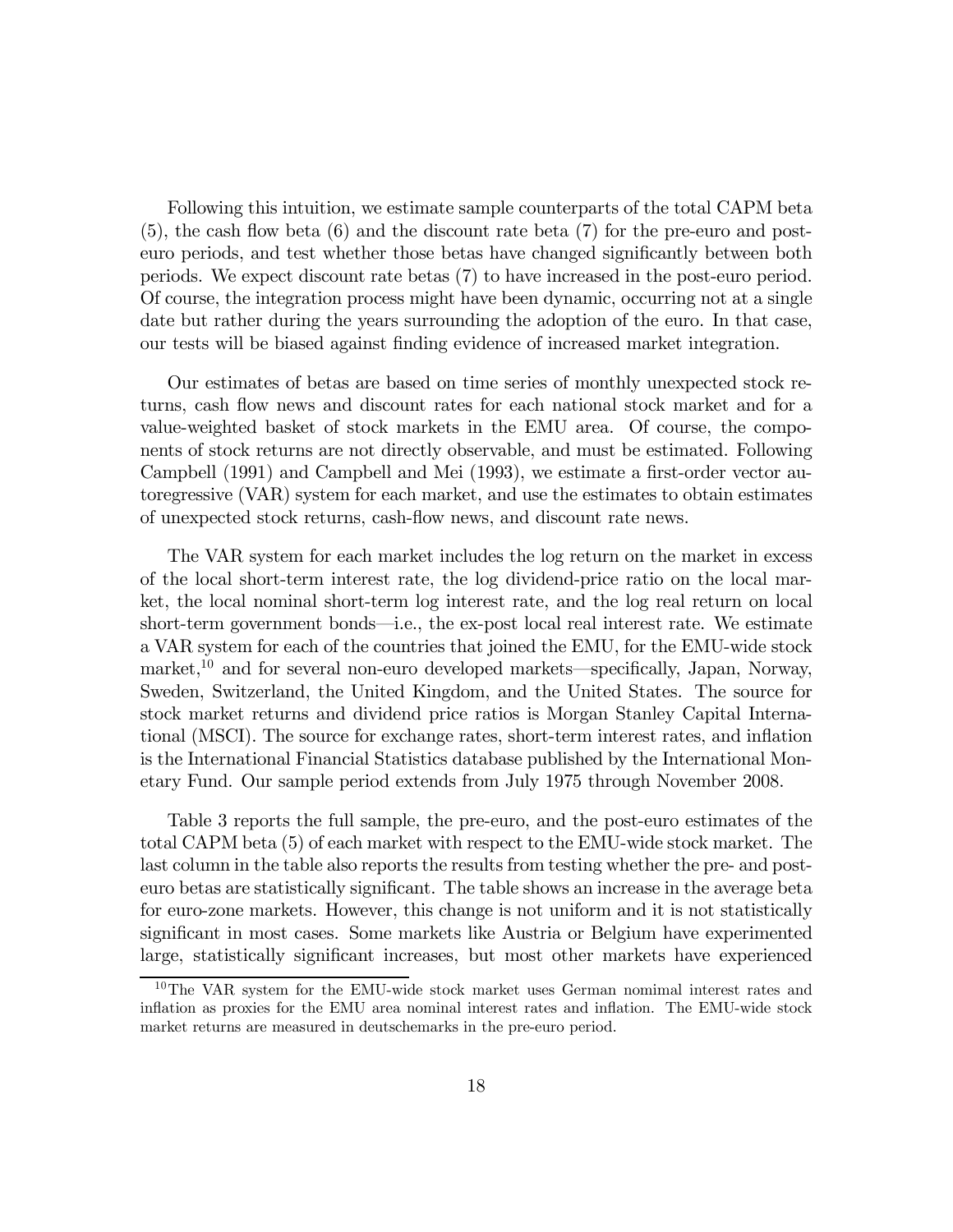only small increases or no increases at all–with one market, Ireland, experimenting a decrease. The average beta for non-euro markets is only slightly larger in the post-euro period, although this average hides large cross-sectional variation in both directions.

The results shown in Table 3 might lead to conclude that there is little evidence that the adoption of the euro is correlated with an increase in stock market integration across EMU economies. However, we have noted that total beta reflects the covariation of stock returns with both aggregate cash-flow news and discount rate news. It could well be the case that stock market integration has occurred simultaneously with offsetting changes in the covariation of stock returns with aggregate cash flow news, perhaps because of increased sector specialization of EMU economies. Accordingly, one might want to isolate the discount rate news component of the aggregate EMU stock market, and test whether national stock markets in the euro area have changed their covariance with respect to aggregate discount rate news.

Table 4 shows the discount rate beta (7) of national stock markets with respect to discount-rate news in the EMU-wide stock market. The results shown in this table are remarkably different from those shown in Table 3. Table 4 shows that, except for the Greek stock market, all post-euro betas in the euro zone are larger than the pre-euro betas. This differences are economically large in most cases, and statistically significant at the 1% level in five of the euro zone markets–and statistically significant at the 10% level or lower in seven of the euro zone markets. The average discount rate beta has increased from about 0.54 to 0.82.

The betas of non-euro zone markets also show statistically significant changes. However, these changes go in all directions. The Swedish stock market has experimented an economically and statistically significant increase in its discount rate beta with respect to the EMU stock market, while other markets like the Norwegian stock market and the U.K. stock market have seen their discount rate betas decrease substantially. The Swiss market has seen an economically small but statistically significant increase in its discount rate beta. One possible interpretation of these results is that some non-euro markets like the Swedish market have effectively become priced at the euro level even though they are not part of the euro, perhaps through increased economic integration with the euro area, while others have experimented a decline in the importance of euro factors in their pricing.

Table 5 furthers this analysis by looking at the covariation of innovations to the log dividend-price ratio of each national market with the innovations to the log dividend-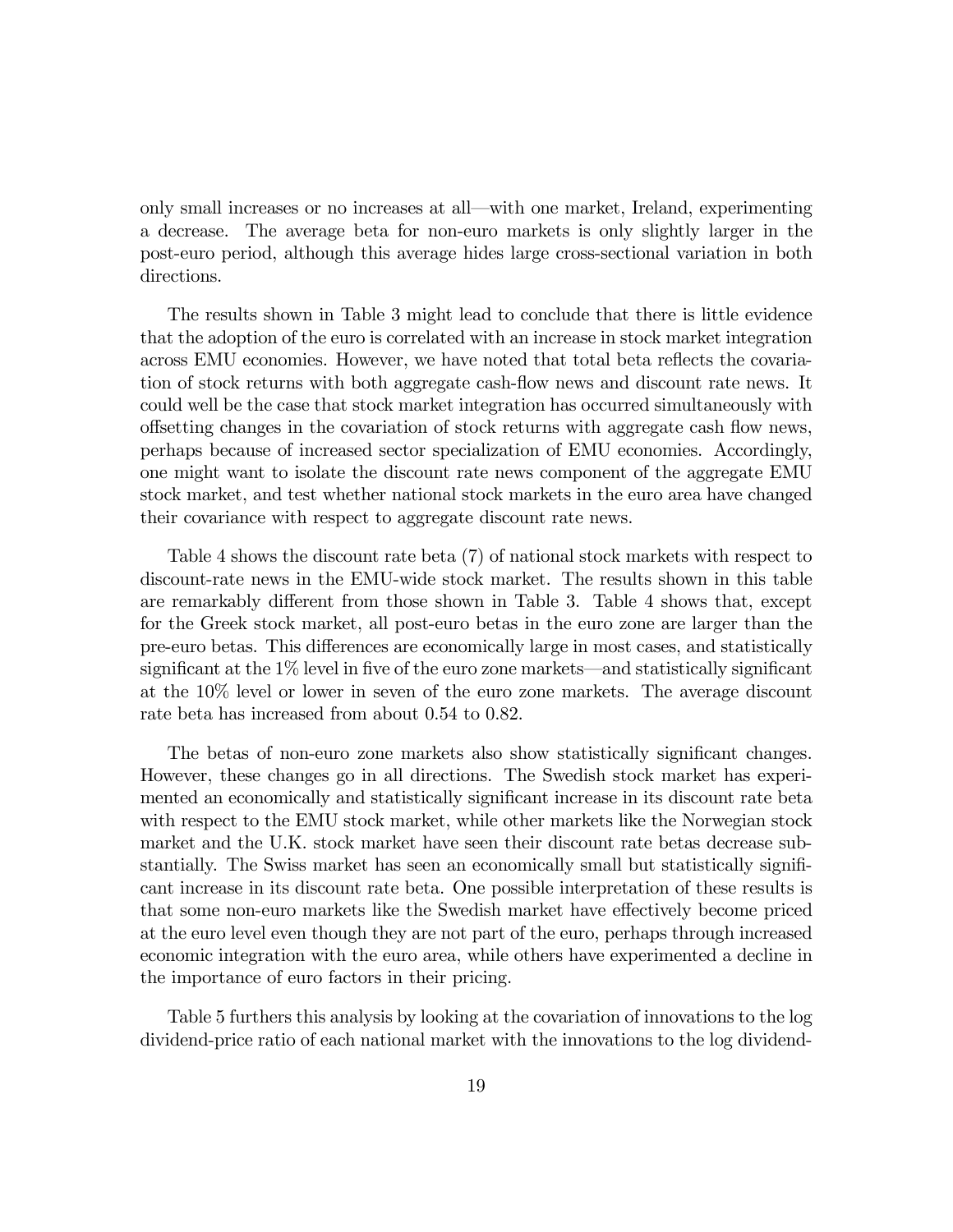price ratio of the aggregate EMU-wide stock basket. This table uses the innovations to the log dividend-price ratio as a direct measure of discount-rate news. Campbell, Lo, and Mackinlay (1997) note that simple manipulation of the log linear decomposition of log returns (4) implies that

$$
d_t - p_t = -\frac{k}{1 - \rho} - \mathbf{E}_t \left[ \sum_{j=0}^{\infty} \rho^j \Delta d_{t+1+j} \right] + \mathbf{E}_t \left[ \sum_{j=0}^{\infty} \rho^j r_{t+1+j} \right],
$$

where  $k \equiv -\log(\rho) - (1 - \rho) \log(1/\rho - 1)$ . If expected dividend growth is constant or approximately constant (Cochrane 2007), the dividend-price ratio should be a direct measure of expected future discount rates and its innovations a direct measure of discount-rate news. In fact, the dividend-price ratio has been shown to be the most successful forecasting variable for stock returns (Campbell and Shiller 1988, Fama and French 1988, Campbell and Thompson 2008, Cochrane 2007). In fact, it is the main predictor of stock returns in our estimated VAR systems.

Table 5 reports the regression coefficient that obtains from regressing shocks to the log dividend-price ratio of each national stock market onto shocks to the log dividendprice ratio of the EMU-wide stock basket. This table provides strong evidence of an economically large increase in the covariation of national discount rate news in the euro area with EMU-wide discount rate news. By contrast, there is not much evidence of an increase in the covariation of discount rate news in non-euro stock markets with EMU-wide discount rate news, with the exception of Sweden. These findings suggest that the results shown in Table 4 are driven by increased covariation of discount rate news in the euro area which has not happened outside the area. As such, they are consistent with an interpretation that there has been increased integration of the national stock markets in the euro area after the adoption of the euro.

## 5 Concluding Remarks

This article has examined whether the adoption of the euro has brought benefits to investors around the world. We have provided new empirical evidence and summarized recent empirical findings suggesting that the euro has become a reserve currency for global investors, both conservative and risk tolerant. Our extension of the work of Campbell, Viceira and White (2003) suggests that, in the absence of domestic inflation-indexed bonds, the euro can help conservative long-term investors to hedge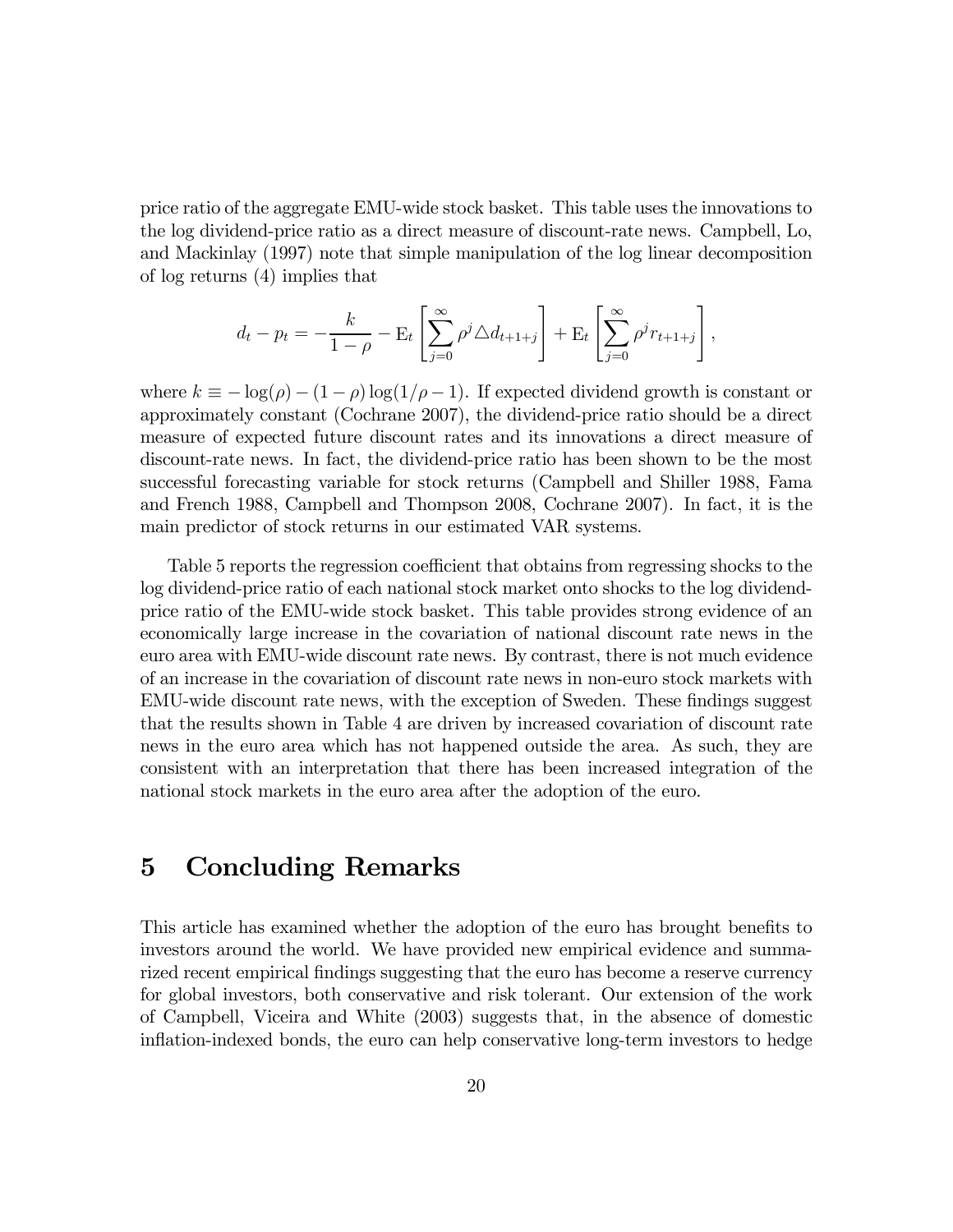real interest rate risk. While the optimal portfolios of short-term conservative investors remain heavily biased toward domestic short-term government bonds, the optimal portfolios of long-term conservative investors allocate a significant fraction of holdings to euro-denominated short-term government bonds. Long-term conservative investors optimally invest in euros because their currency returns appear to be negatively correlated with revisions in expected future real interest rates. Essentially, real interest rates appear to be more stable in the euro area. At short-horizons, short-term exchange rate volatility makes currency returns on the euro highly volatile relative to returns on domestic short-term government bonds. However, this volatility appears to subside significantly at long horizons, making euro-denominated short-term government bonds attractive assets to long-term conservative investors worlwide.

We have also summarized the recent findings in Campbell, Serfaty-de Medeiros, and Viceira (2010) about the benefits of holding euros for global equity investors. They show robust empirical evidence that excess currency returns on the euro exhibit a negative correlation with global stock market returns. Global equity investors can achieve statistical and economically significant reductions in the volatility of their portfolios by not hedging their exposure to the euro.

We have also provided new empirical evidence about increased market integration of national stock markets in the EMU. Consistent with the intuition that an integrated capital market is one in which there is a common discount factor pricing securities, we have explored if stocks in the euro area have moved from a regime in which national stock markets were priced with discount rates that were predominantly country-specific, to a regime in which national stock markets are predominantly priced by an euro-wide common discount rate. Our empirical examination of this question builds on the CAPM beta decomposition of Campbell and Vuolteenaho (2004) and Campbell, Polk, and Vuolteenaho (2010). We have provided evidence of increased covariation of unexpected returns and revisions in expectations of discount rates of national stock markets in the euro area with revisions in expectations of EMU-wide discount rates. This evidence suggests improved capital market integration in the euro zone, and consequently improved risk sharing among EMU economies.

Therefore, the evidence suggests that the adoption of the euro has benefited investors around the world, by providing them with a reserve currency. Investors in the countries that joined the euro have also benefited from increased capital market integration of their national stock markets, thus improving risk sharing in the euro zone.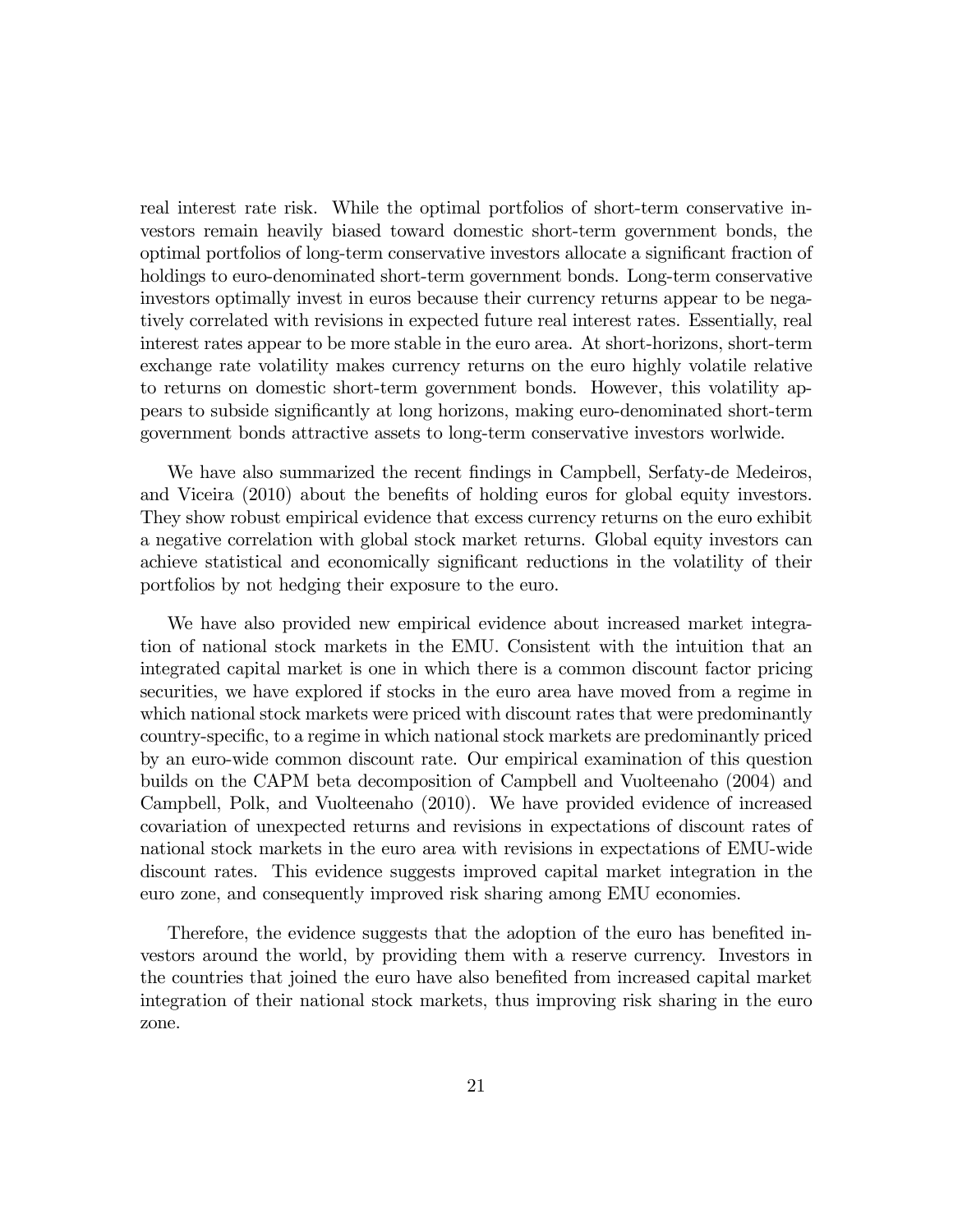### 6 References

- Adler, M. and B. Dumas (1983), "International portfolio choice and corporation finance: A synthesis," *Journal of Finance*, vol. 38 (3), pp. 925-984.
- Brennan, M.J. and Y. Xia (2002), "Dynamic asset allocation under inflation," Journal of Finance, vol. 57 (3) pp. 1201-1238.
- Brunnermeier, M., S. Nagel and L. Pedersen (2009),"Carry Trades and Currency Crashes," NBER Macroeconomics Annual, vol. 23, pp. 313-348.
- Burnside, C., M. Eichenbaum and S. Rebelo (2007), "The returns to currency speculation in emerging markets," The American Economic Review, vol. 97 (2), pp.333-338.
- Campbell, J. Y. (1991), "A Variance Decomposition for Stock Returns," The Economic Journal, vol. 101 (405), pp. 157-179.
- Campbell, J. Y., Y. Chan and L. M. Viceira (2003), "A multivariate model of strategic asset allocation," Journal of Financial Economics, vol. 67 (1), pp. 41-80.
- Campbell, J. Y., A. Lo, and A. MacKinlay (1997), The Econometrics of Financial Markets, Princeton University Press, Princeton, NJ.
- Campbell, J. and J. Mei (1993), "Where Do Betas Come From? Asset Price Dynamics and the Sources of Systematic Risk," Review of Financial Studies, vol. 6 (3), pp. 567-592.
- Campbell, J. Y., C. Polk and T. Vuolteenaho (2010), "Growth or Glamour? Fundamentals and Systematic Risk in Stock Returns,"Review of Financial Studies, vol. 23, pp. 305-344.
- Campbell, J. Y., K. Serfaty-de Medeiros and L. M. Viceira (2010), "Global Currency Hedging,"Journal of Finance, vol. 65(1), pp.87-121.
- Campbell, J. Y. and R. Shiller (1988), "Stock Prices, Earnings, and Expected Dividends," Journal of Finance, vol.43 (3), pp. 661-676.
- Campbell, J. Y., R. Shiller and L. M. Viceira (2009), "Understanding Inflation-Indexed Bond Markets," Brookings Papers on Economic Activity 79-120, Spring 2009.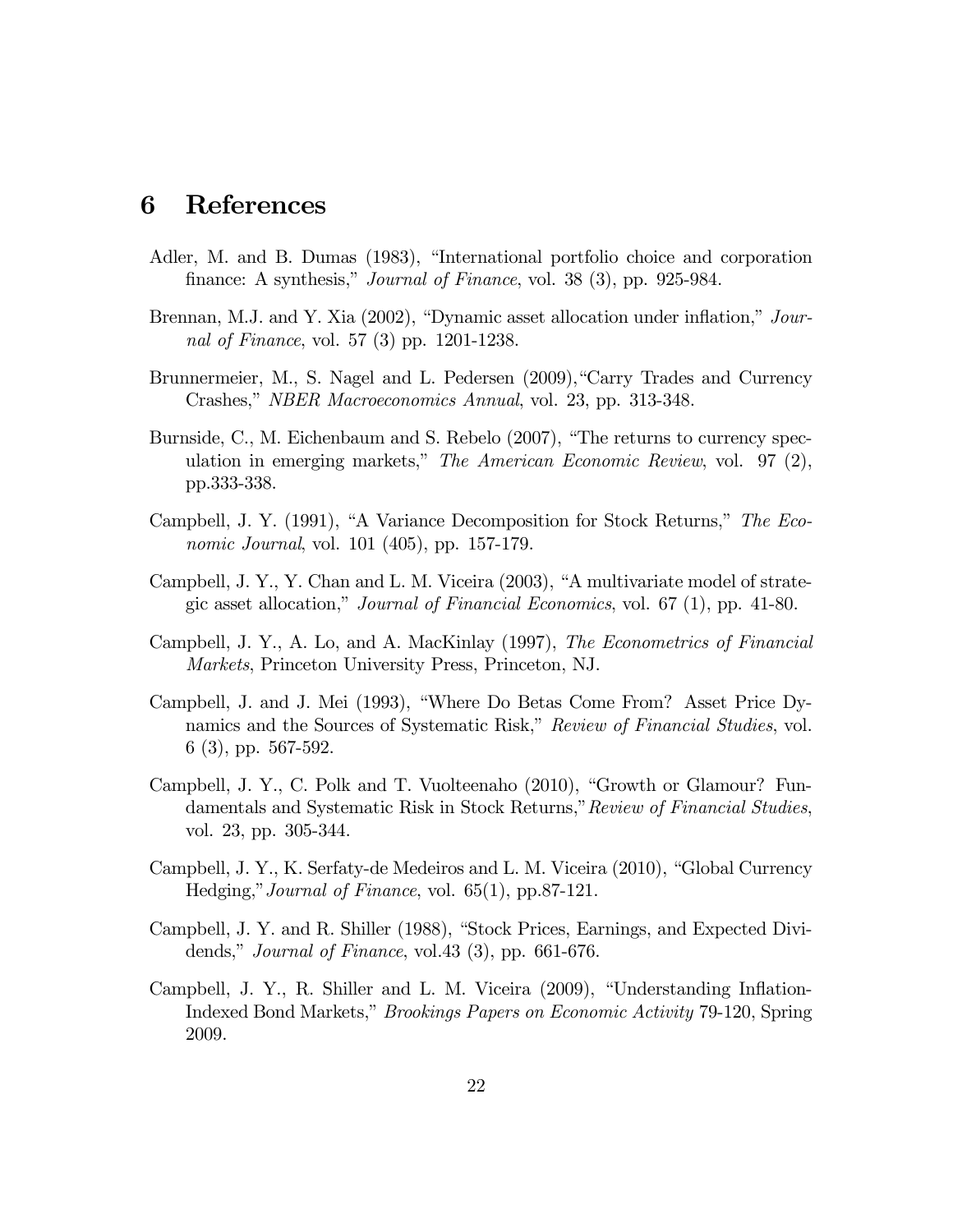- Campbell, J. Y., A. Sunderan and L. M. Viceira (2009),"Inflation Bets or Defaltion Hedges? The Changing Risks of Nominal Bolds," NBER Working Paper no. 14701, February 2009.
- Campbell, J. Y. and S. Thompson (2008), "Predicting the Equity Premium out of sample: Can Anything Beat the Historical Average?," Review of Financial Studies 21:1509-1531.
- Campbell, J. Y. and L. M. Viceira (1999), "Consumption and portfolio decisions when expected returns are time varying," Quarterly Journal of Economics, vol. 114, pp. 433-495.
- Campbell, J. Y. and L. M. Viceira (2001),"Who should buy long-term bonds?," American Economic Review, vol. 91, pp. 99-127.
- Campbell, J. Y. and L. M. Viceira (2002), Strategic Asset Allocation: Portfolio Choice for Long-Term Investors, Oxford University Press, Oxford.
- Campbell, J. Y. and L. M. Viceira (2005), "The Term Structure of the Risk: Return Trade-Off," Financial Analysts Journal, vol. 61 (1), pp. 34-44.
- Campbell, J. Y. , L. M. Viceira and J. White (2003), "Foreign Currency for Long-Term Investors," The Economic Journal, Vo. 113 (486), pp. 1-25.
- Campbell, J. Y. and T. Vuolteenaho (2004), "Bad Beta, Good Beta," American Economic Review, vol. 94 (5), pp. 1249-1275.
- Cappiello, L., P. Hördahl, A. Kadareja and S. Manganelli (2006), "The impact of the euro on financial markets," ECB Working Paper n.598.
- Chacko, G. and L. M. Viceira (2005),"Dynamic Consumption and Portfolio Choice with Stochastic Volatility in Incomplete Markets" Review of Financial Studies, vol. 18 (4), pp. 1369-1402.
- Cochrane, J. (2007), "The Dog That Did Not Bark: A Defense of Return Predictability," Review of Financial Studies, vol. 21(4), pp. 1533-1575.
- Engel, C. (1996), "The Forward Discount Anomaly and the Risk Premium: A Survey of Recent Evidence," Journal of Empirical Finance, vol. 3 (2), pp. 123-192.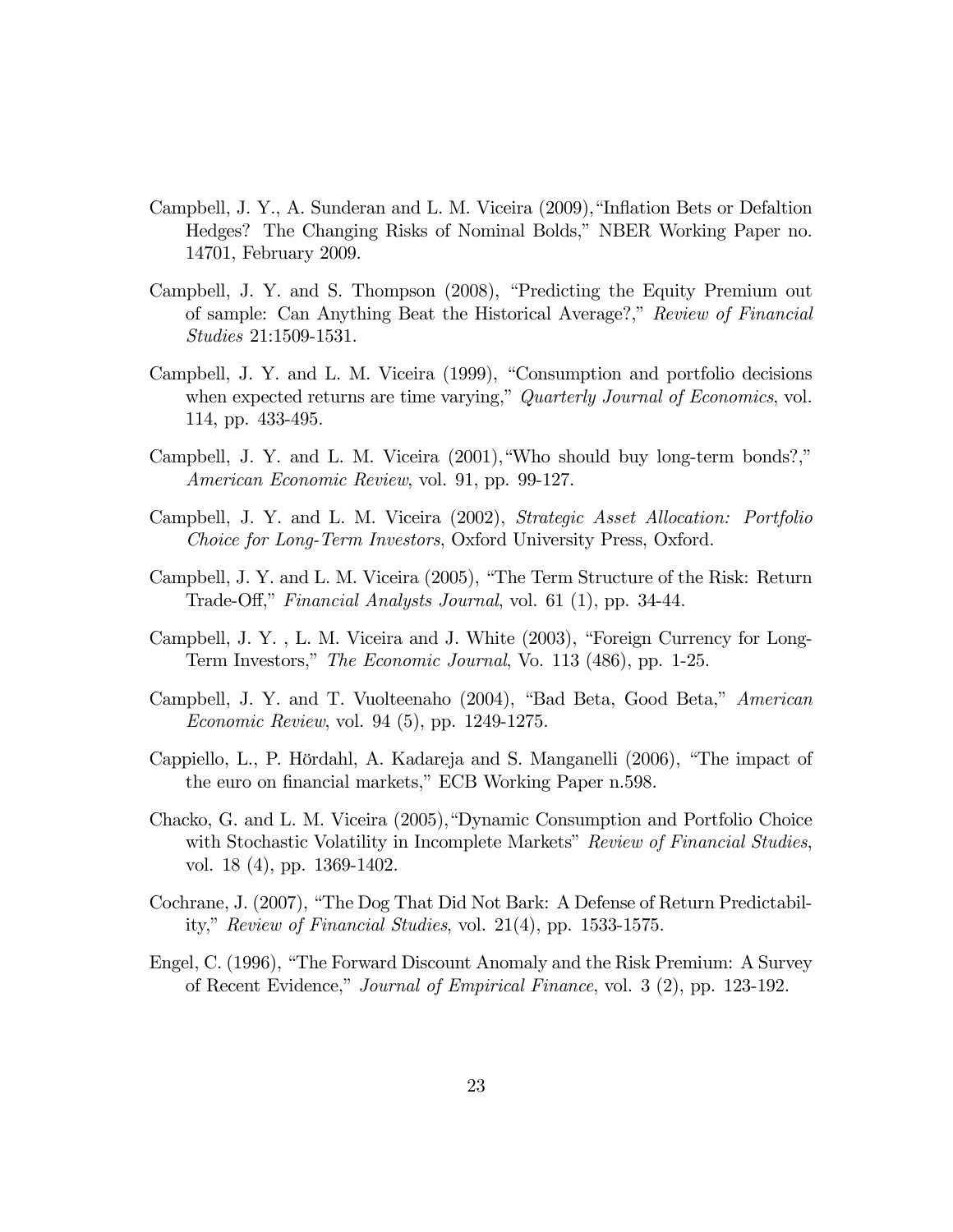- Engle, R. (2002), "Dynamic Conditional Correlation: A Simple Class of Multivariate Generalized Autoregressive Conditional Heteroskedasticity Models," Journal of *Business & Economic Statistics*, vol. 20 (3), pp. 339-350.
- Epstein, L. and S. Zin (1989), "Substitution, risk aversion, and the temporal behavior of consumption and asset returns: a theoretical framework," Econometrica, vol. 57, pp. 937-969.
- Epstein, L. and S. Zin (1991), "Substitution, risk aversion, and the temporal behavior of consumption and asset returns: an empirical investigation," Journal of Political Economy, vol. 99, pp. 263-286.
- Fama, E. (1975), "Short-Term Interest Rates as Predictors of Inflation," American Economic Review, vol. 65, pp. 269-282.
- Fama, E. (1984), "The information in the term structure," *Journal of Financial* Economics, vol. 13, pp. 509-528.
- Fama, E. and K. French (1988), "Dividend Yields and Expected Stock Returns," Journal of Financial Economics, vol. 22, pp. 3-25.
- Ferreira, M.A. and M.A. Ferreira (2006), "The Importance of Industry and Country Effects in the EMU Equity Markets," European Financial Management, vol. 12 (3), pp. 341-373.
- Hansen, L. and R. Hodrick (1980),"Forward Exchange Rates as Optimal Predictors of Future Spot Rates: An Econometric Analysis," Journal of Political Economy, vol. 88(5), pp. 829-853.
- Hardouvelis, G., D. Malliaropulos and R. Priestley (2006), "EMU and European Stock Market Integration," Journal of Business, vol. 79 (1), pp. 365-392.
- Hassan, T. (2008),"Country Size, Currency Unions, and International Asset Returns," unpublished manuscript, Harvard University.
- Hodrick, R. (1987), The Empirical Evidence on the Efficiency of Forward and Futures Foreign Exchange Markets, Harwood Academic Publishers.
- Merton, R. (1969),"Lifetime portfolio selection under uncertainty: the continuous time case," Review of Economics and Statistics, vol. 51, pp. 247-257.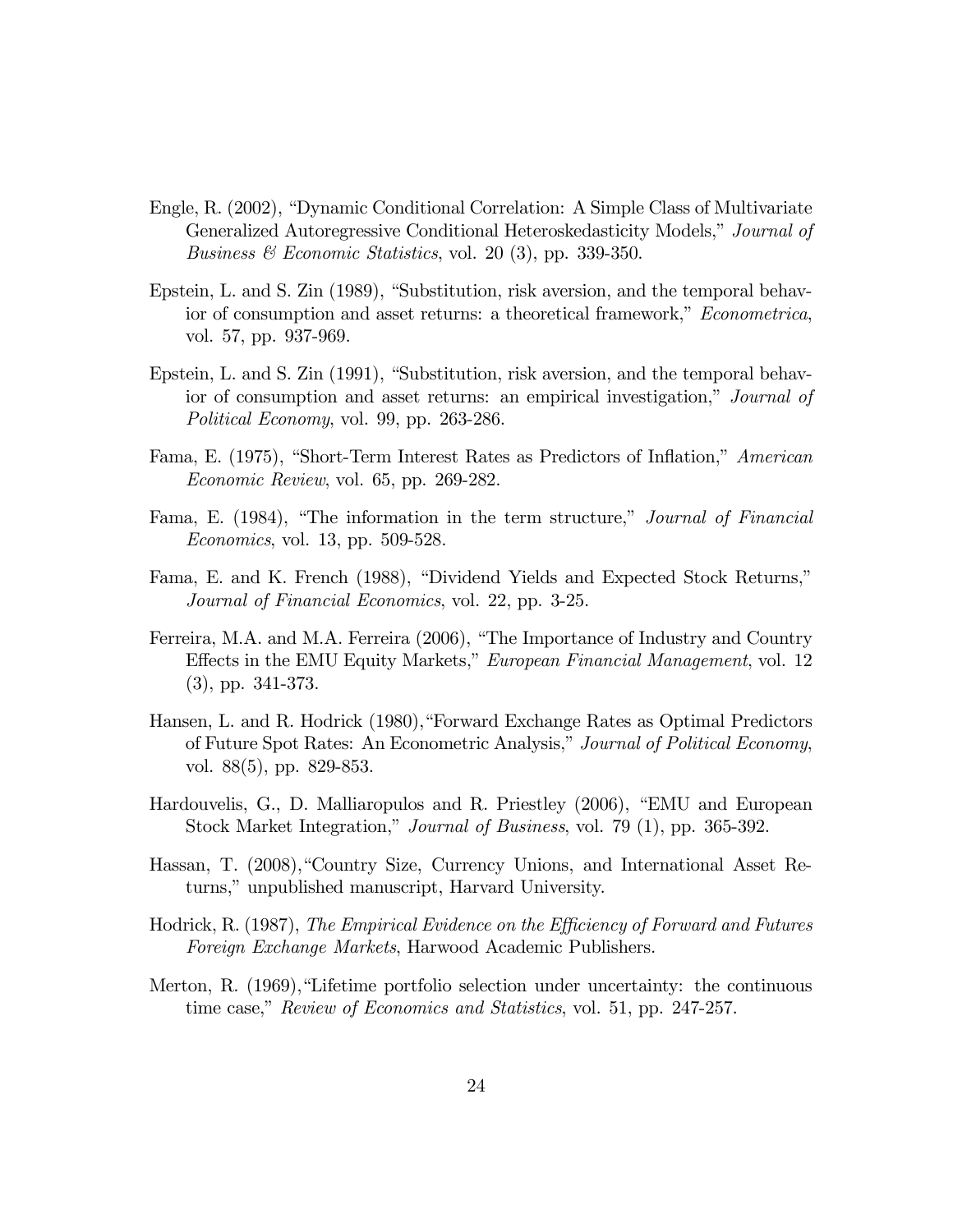- Merton, R. (1971), "Optimum consumption and portfolio rules in a continuous-time model," Journal of Economic Theory, vol. 3, pp. 373-413.
- Merton, R. (1973), "An Intertemporal Capital Asset Pricing Model," Econometrica, vol 41, pp. 867-887.
- Perold, A. and E. Schulman (1988), "The free lunch in currency hedging: Implications for investment policy and performance standards," Financial Analysts Journal, vol. 44 (3), pp.45-50.
- de Santis, R. and B. Gerard (2006), "Financial Integration, International Portfolio Choice and the European Monetary Union," ECB Working Paper No. 626.
- Schoenmaker, D. and T. Bosch (2008), "Is the Home Bias in Equities and Bonds Declining in Europe?," Investment Management and Financial Innovations, vol. 5(4), pp. 90-102.
- Solnik, B. (1974), "An equilibrium model of the interantional capital market," Journal of Economic Theory, vol. 8, pp. 500-524.
- Wachter, J. (2003), "Risk Aversion and Allocation to Long-Term Bonds," Journal of Economic Theory, vol. 112, pp. 325-333.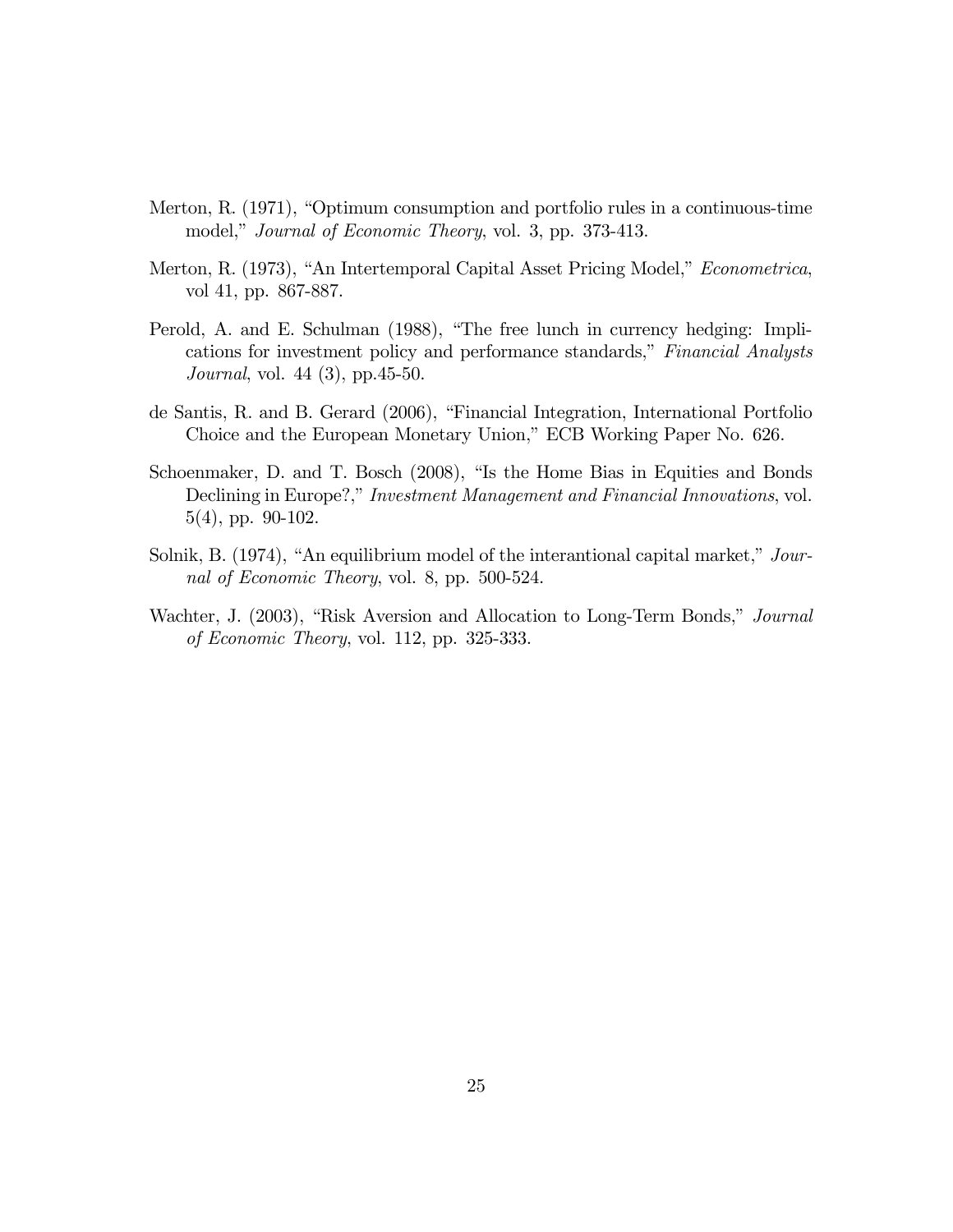## **Optimal Currency Allocation Table 1**

|                       | <b>Currency</b> |      | <b>Relative Risk Aversion</b> |         |          |
|-----------------------|-----------------|------|-------------------------------|---------|----------|
|                       |                 | 1    | 5                             | 2000    | Variance |
| <b>Domestic: US</b>   | <b>Dollar</b>   | 50.0 | 41.2                          | 35.1    | 98.8     |
|                       | <b>Euro</b>     | 50.0 | 58.8                          | 64.9    | 1.2      |
|                       |                 |      |                               |         |          |
| <b>Domestic: Euro</b> | <b>Euro</b>     | 50.0 | 88.5                          | 111.3   | 100.6    |
|                       | <b>Dollar</b>   | 50.0 | 11.5                          | $-11.3$ | $-0.6$   |
|                       |                 |      |                               |         |          |
|                       |                 |      |                               |         |          |
| <b>Domestic: UK</b>   | Pound           | 50.0 | 30.0                          | 23.4    | 97.3     |
|                       | <b>Euro</b>     | 50.0 | 70.0                          | 76.6    | 2.7      |
|                       |                 |      |                               |         |          |
| <b>Domestic: Euro</b> | <b>Euro</b>     | 50.0 | 95.8                          | 110.9   | 100.2    |
|                       | Pound           | 50.0 | 4.2                           | $-10.9$ | $-0.2$   |
|                       |                 |      |                               |         |          |
|                       |                 |      |                               |         |          |
| Domestic: Japan       | Yen             | 50.0 | 49.9                          | 47.5    | 98.2     |
|                       | <b>Euro</b>     | 50.0 | 50.1                          | 52.5    | 1.8      |
|                       |                 |      |                               |         |          |
| <b>Domestic: Euro</b> | <b>Euro</b>     | 50.0 | 88.3                          | 111.2   | 101.3    |
|                       | Yen             | 50.0 | 11.7                          | $-11.2$ | $-1.3$   |

This table reports optimal portfolio allocations to short‐term bonds in each currency pair for Epstein‐Zin investors. The allocations are based on VAR estimates for the period 1973.Q1‐ 2005.Q4. The VAR includes the real interest rate for each currency included in the pair, and the real exchange rate between the two currencies. The allocations impose equality of the expected log return on the currencies in the pair.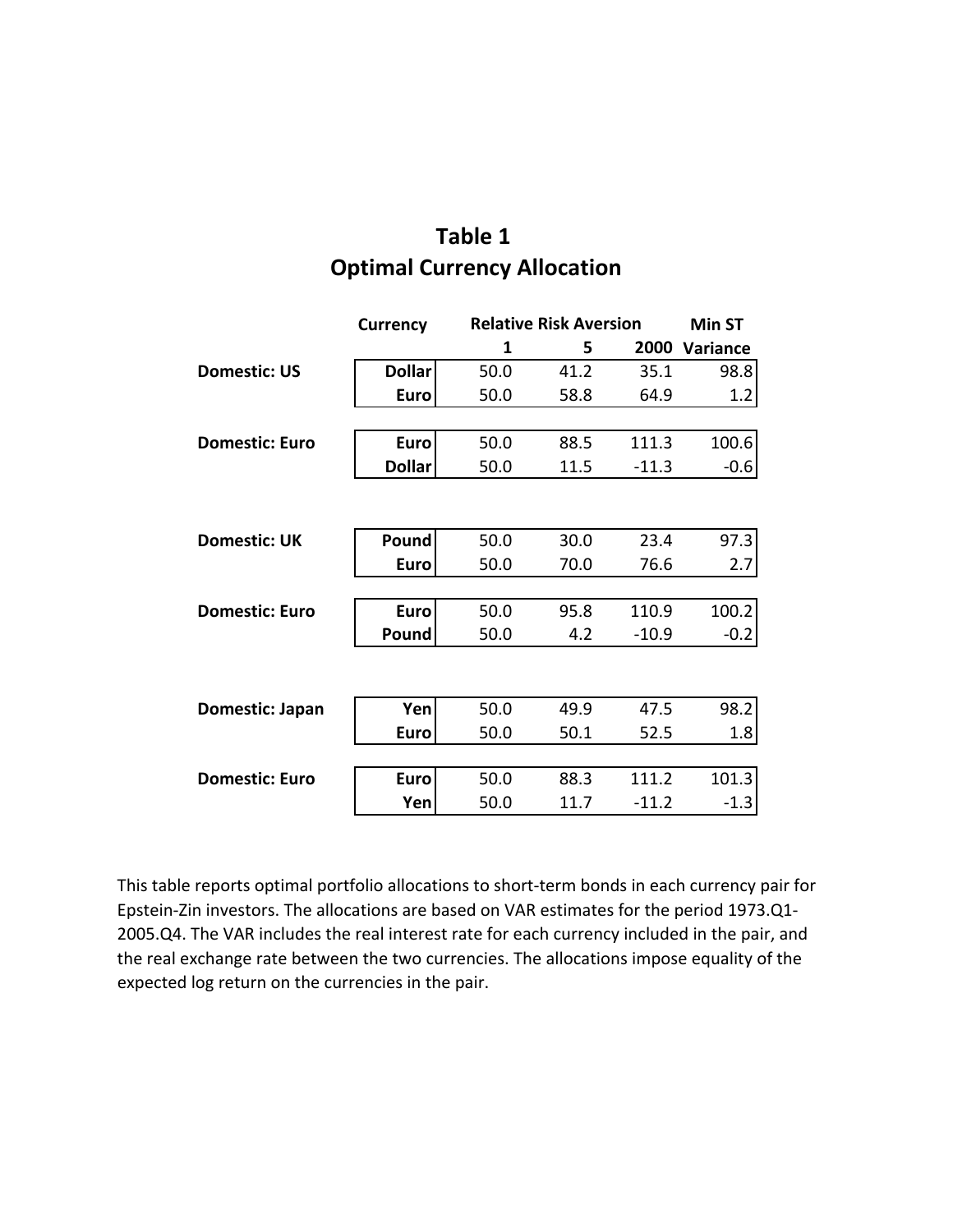| Table 2                                                                           |  |  |  |  |  |
|-----------------------------------------------------------------------------------|--|--|--|--|--|
| <b>Optimal Currency Exposure for an Equally Weighted Global Equity Portfolio:</b> |  |  |  |  |  |
| <b>Multiple Currency Case</b>                                                     |  |  |  |  |  |

| <b>Time Period</b> |                                 |            |                                  | Currency |             |         |          |  |
|--------------------|---------------------------------|------------|----------------------------------|----------|-------------|---------|----------|--|
|                    | Euroland                        | Australia  | Canada                           | Japan    | Switzerland | U.K.    | U.S.     |  |
|                    | Panel A: 7 country optimization |            |                                  |          |             |         |          |  |
| Full period        | $0.32*$                         | $-0.11$    | $-0.61***$                       | $-0.17*$ | $0.27*$     | $-0.10$ | $0.40**$ |  |
|                    | (0.17)                          | (0.09)     | (0.16)                           | (0.09)   | (0.15)      | (0.11)  | (0.18)   |  |
| Subperiod I        | 0.14                            | $-0.05$    | $-0.63**$                        | $-0.20$  | 0.22        | $-0.09$ | $0.62*$  |  |
|                    | (0.21)                          | (0.12)     | (0.26)                           | (0.14)   | (0.18)      | (0.15)  | (0.35)   |  |
| Subperiod II       | 0.44                            | $-0.17$    | $-0.65***$                       | $-0.08$  | 0.37        | $-0.12$ | 0.22     |  |
|                    | (0.28)                          | (0.14)     | (0.21)                           | (0.10)   | (0.23)      | (0.14)  | (0.19)   |  |
|                    |                                 |            |                                  |          |             |         |          |  |
|                    |                                 |            | Panel B : 5 country optimization |          |             |         |          |  |
| Full period        | $0.56***$                       | $-0.27***$ |                                  | $-0.14*$ |             | $-0.09$ | $-0.06$  |  |
|                    | (0.11)                          | (0.10)     |                                  | (0.08)   |             | (0.11)  | (0.14)   |  |
| Subperiod I        | $0.35**$                        | $-0.15$    |                                  | $-0.15$  |             | $-0.10$ | 0.05     |  |
|                    | (0.17)                          | (0.11)     |                                  | (0.11)   |             | (0.15)  | (0.20)   |  |
| Subperiod II       | $0.79***$                       | $-0.47***$ |                                  | $-0.06$  |             | $-0.11$ | $-0.15$  |  |
|                    | (0.13)                          | (0.12)     |                                  | (0.11)   |             | (0.13)  | (0.17)   |  |

Source: Campbell, Serfaty-de Medeiros, and Viceira (2010). This table considers an investor holding a portfolio composed of stocks from all countries, with equal weights, who chooses a vector of positions in all available foreign currencies to minimize the variance of his portfolio. In this case, the optimal currency positions do not depend on the investor's base country. Panel A considers a case where all seven currencies are available, whereas Panel B excludes the Canadian dollar and the Swiss franc. Within each panel, rows indicate the time period over which the optimization is computed, columns the currencies used to manage risk. The full period runs from 1975 to 2005, the first subperiod covers the years 1975 through 1989, and the second subperiod covers the rest of the sample. Reported currency positions are the amount of dollars invested in foreign currency per dollar in the portfolio. We run monthly regressions on overlapping three-month returns. Standard errors are corrected for autocorrelation due to overlapping intervals using the Newey-West procedure.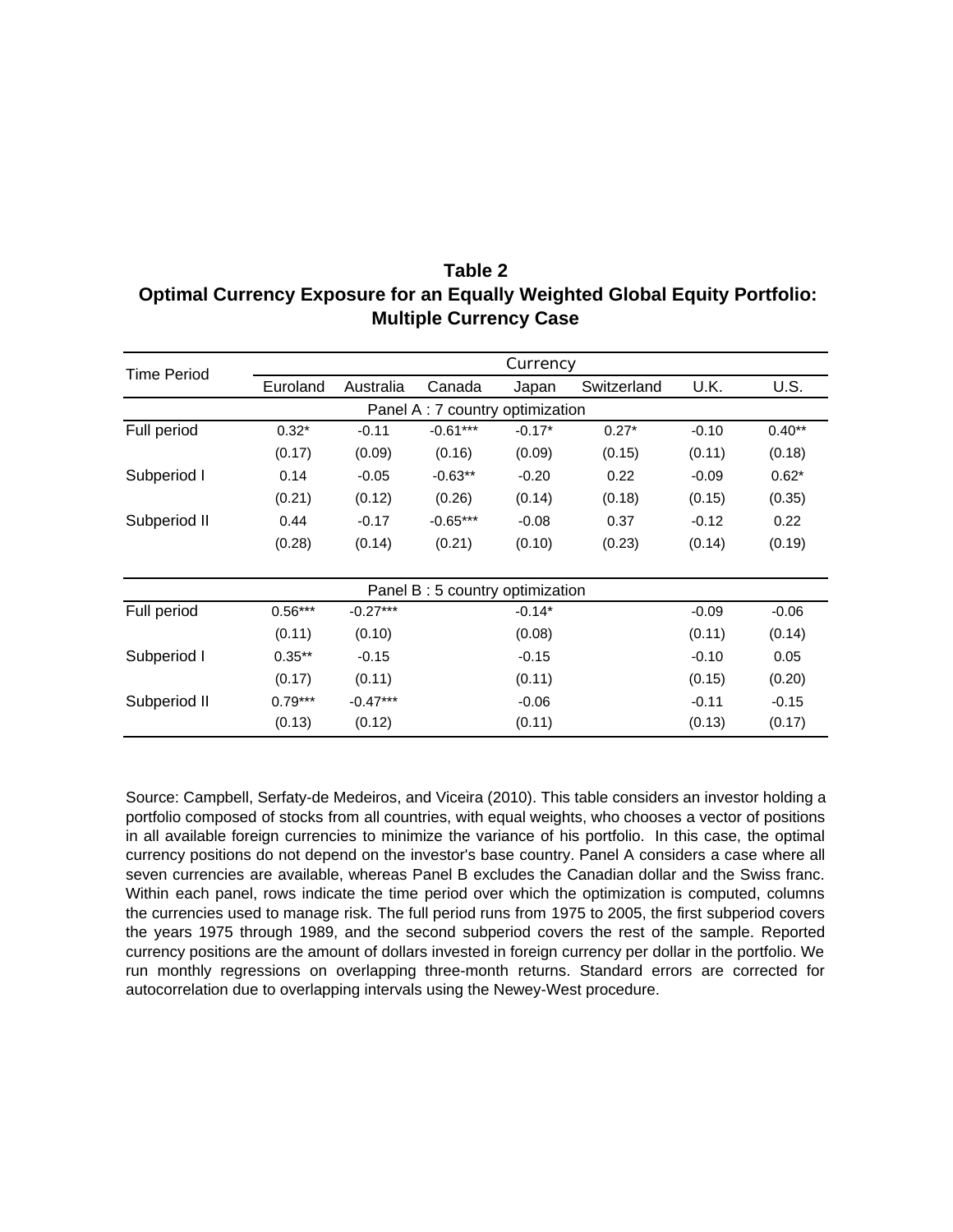| Table 3                                     |
|---------------------------------------------|
| <b>CAPM Beta with Respect to EMU Basket</b> |
| $(1975.07 - 2008.11)$                       |

|                       | <b>Full Sample</b> | Pre € | Post € | <b>Difference</b> |
|-----------------------|--------------------|-------|--------|-------------------|
| <b>Euro Zone</b>      |                    |       |        |                   |
| Austria               | 0.861              | 0.772 | 1.036  | **                |
| Belgium               | 0.956              | 0.827 | 1.200  | ***               |
| Finland               | 1.089              | 0.869 | 1.189  |                   |
| France                | 1.074              | 1.072 | 1.085  |                   |
| Germany               | 0.993              | 1.005 | 1.017  | ***               |
| Greece                | 0.730              | 0.542 | 0.945  |                   |
| Ireland               | 0.765              | 0.870 | 0.621  |                   |
| Italy                 | 0.901              | 0.863 | 0.982  |                   |
| Luxembourg            | N/A                | N/A   | N/A    |                   |
| Netherlands           | 0.843              | 0.860 | 0.826  | ***               |
| Portugal              | 0.721              | 0.629 | 0.711  |                   |
| Spain                 | 0.916              | 0.859 | 1.018  |                   |
| <b>Mean Euro Zone</b> | 0.895              | 0.833 | 0.967  |                   |
| Japan                 | 0.387              | 0.472 | 0.582  |                   |
| Norway                | 0.949              | 1.005 | 0.873  |                   |
| Sweden                | 1.028              | 0.833 | 1.405  | ***               |
| Switzerland           | 0.836              | 0.913 | 0.688  | ***               |
| United Kingdom        | 0.993              | 1.090 | 0.835  | ***               |
| <b>United States</b>  | 0.578              | 0.508 | 0.720  | ***               |
| <b>Mean No euro</b>   | 0.795              | 0.804 | 0.851  |                   |

The Difference column provides significance levels of the test of the null hypothesis that the pre‐euro and post‐euro betas are equal. A single asterisk indicates rejection of the null of equality at the 10% significance level; two asterisks indicate rejection at the 5% significance level; and three asterisks indicate rejection at the 1% significance level.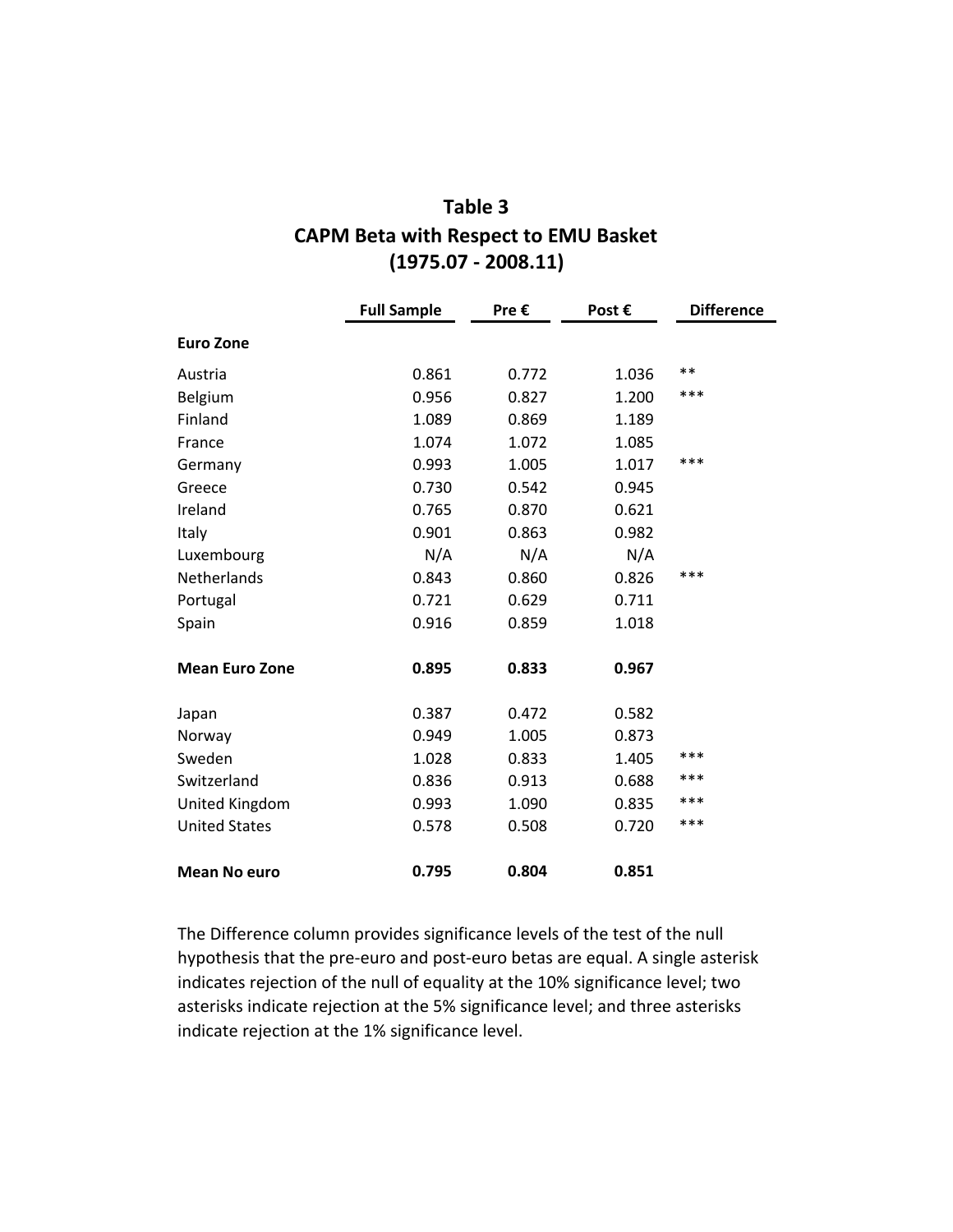### **Table 4**

## **Beta Of Returns On National Stock Markets With Respect to EMU Discount Rate News (1975.07 ‐ 2008.11)**

|                       | <b>Full Sample</b> | Pre € | Post € | <b>Difference</b> |
|-----------------------|--------------------|-------|--------|-------------------|
| <b>Euro Zone</b>      |                    |       |        |                   |
| Austria               | 0.523              | 0.386 | 0.786  | ***               |
| Belgium               | 0.587              | 0.357 | 1.022  | ***               |
| Finland               | 0.772              | 0.510 | 0.924  |                   |
| France                | 0.798              | 0.705 | 0.985  | ***               |
| Germany               | 0.596              | 0.516 | 0.811  | ***               |
| Greece                | 0.866              | 0.594 | 1.021  |                   |
| Ireland               | 0.535              | 0.607 | 0.437  |                   |
| Italy                 | 0.717              | 0.675 | 0.808  | **                |
| Luxembourg            | N/A                | N/A   | N/A    |                   |
| <b>Netherlands</b>    | 0.543              | 0.492 | 0.656  | ***               |
| Portugal              | 0.700              | 0.576 | 0.728  | $\ast$            |
| Spain                 | 0.630              | 0.507 | 0.862  |                   |
| <b>Mean Euro Zone</b> | 0.661              | 0.539 | 0.822  |                   |
| Japan                 | 0.451              | 0.405 | 0.546  | **                |
| Norway                | 0.818              | 0.959 | 0.570  | ***               |
| Sweden                | 0.743              | 0.528 | 1.160  | ***               |
| Switzerland           | 0.520              | 0.493 | 0.569  | ***               |
| United Kingdom        | 0.757              | 0.799 | 0.699  | $***$             |
| <b>United States</b>  | 0.593              | 0.530 | 0.724  | $\ast$            |
| <b>Mean No euro</b>   | 0.647              | 0.619 | 0.711  |                   |

The Difference column provides significance levels of the test of the null hypothesis that the pre‐euro and post‐euro betas are equal. A single asterisk indicates rejection of the null of equality at the 10% significance level; two asterisks indicate rejection at the 5% significance level; and three asterisks indicate rejection at the 1% significance level.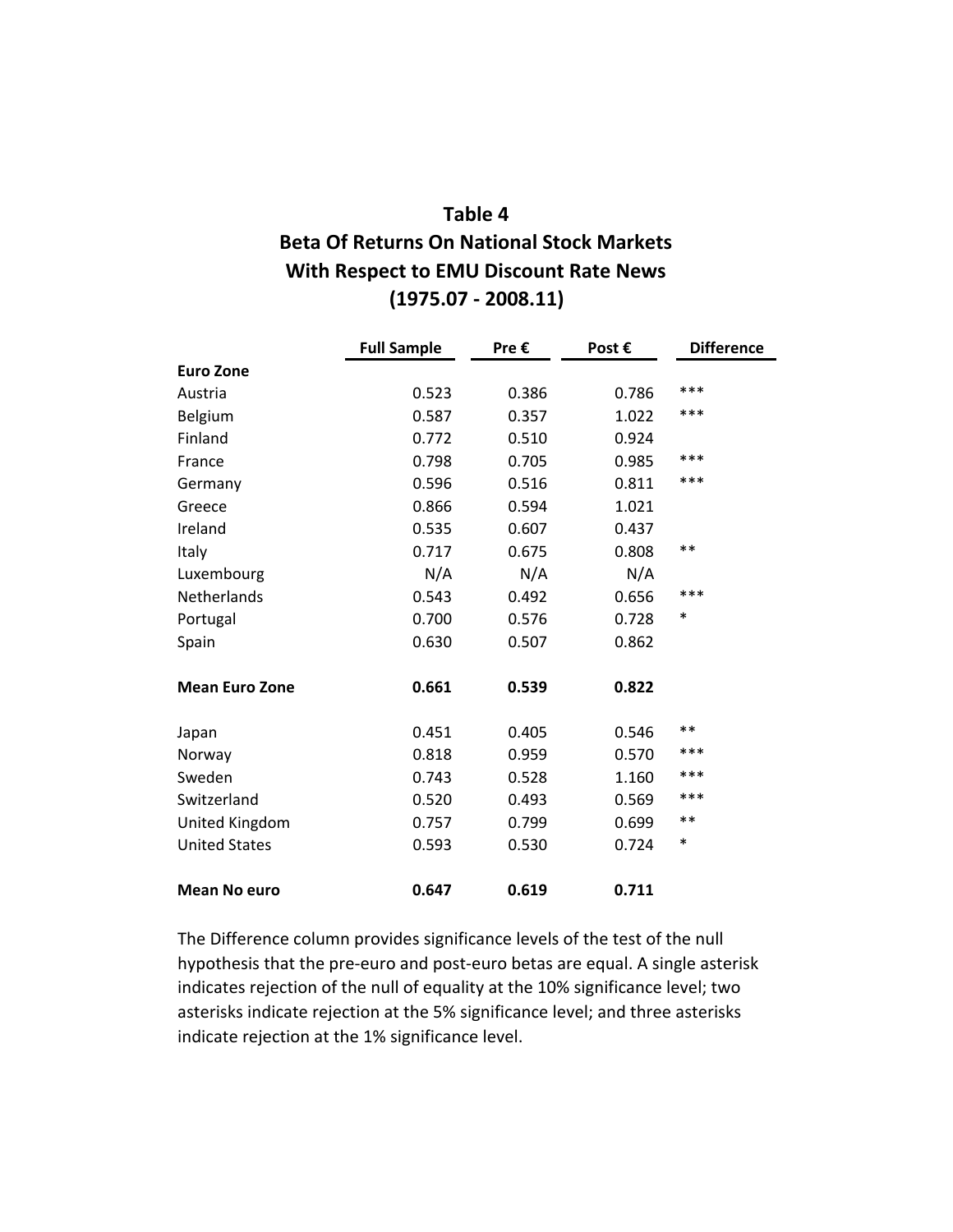#### **Table 5**

### **Beta Of Discount Rate News On National Markets With Respect to EMU‐Wide Discount Rate News (Proxied by D/P Ratio, 1975.07 ‐ 2008.11)**

|                       | <b>Full Sample</b> | Pre €    | Post € | <b>Difference</b> |
|-----------------------|--------------------|----------|--------|-------------------|
| <b>Euro Zone</b>      |                    |          |        |                   |
| Austria               | 0.356              | 0.197    | 0.853  | ***               |
| Belgium               | 1.471              | 1.257    | 2.156  | ***               |
| Finland               | 0.913              | 0.734    | 1.119  | **                |
| France                | 1.002              | 0.932    | 1.243  | **                |
| Germany               | 0.846              | 0.767    | 1.299  | ***               |
| Greece                | 0.248              | $-0.126$ | 0.618  |                   |
| Ireland               | 0.334              | 0.010    | 0.739  | ***               |
| Italy                 | 0.747              | 0.541    | 1.392  | ***               |
| Luxembourg            | N/A                | N/A      | N/A    |                   |
| Netherlands           | 1.177              | 1.142    | 1.342  |                   |
| Portugal              | 0.274              | 0.065    | 0.442  |                   |
| Spain                 | 0.827              | 0.748    | 1.060  |                   |
| <b>Mean Euro Zone</b> | 0.745              | 0.570    | 1.115  |                   |
| Japan                 | 0.152              | 0.166    | 0.103  |                   |
| Norway                | 0.724              | 0.665    | 0.986  | *                 |
| Sweden                | 0.756              | 0.609    | 1.237  | ***               |
| Switzerland           | 0.389              | 0.416    | 0.308  |                   |
| United Kingdom        | 1.172              | 1.255    | 0.939  | ***               |
| <b>United States</b>  | 0.525              | 0.558    | 0.438  |                   |
| <b>Mean No euro</b>   | 0.620              | 0.612    | 0.669  |                   |

The Difference column provides significance levels of the test of the null hypothesis that the pre‐euro and post‐euro betas are equal. A single asterisk indicates rejection of the null of equality at the 10% significance level; two asterisks indicate rejection at the 5% significance level; and three asterisks indicate rejection at the 1% significance level.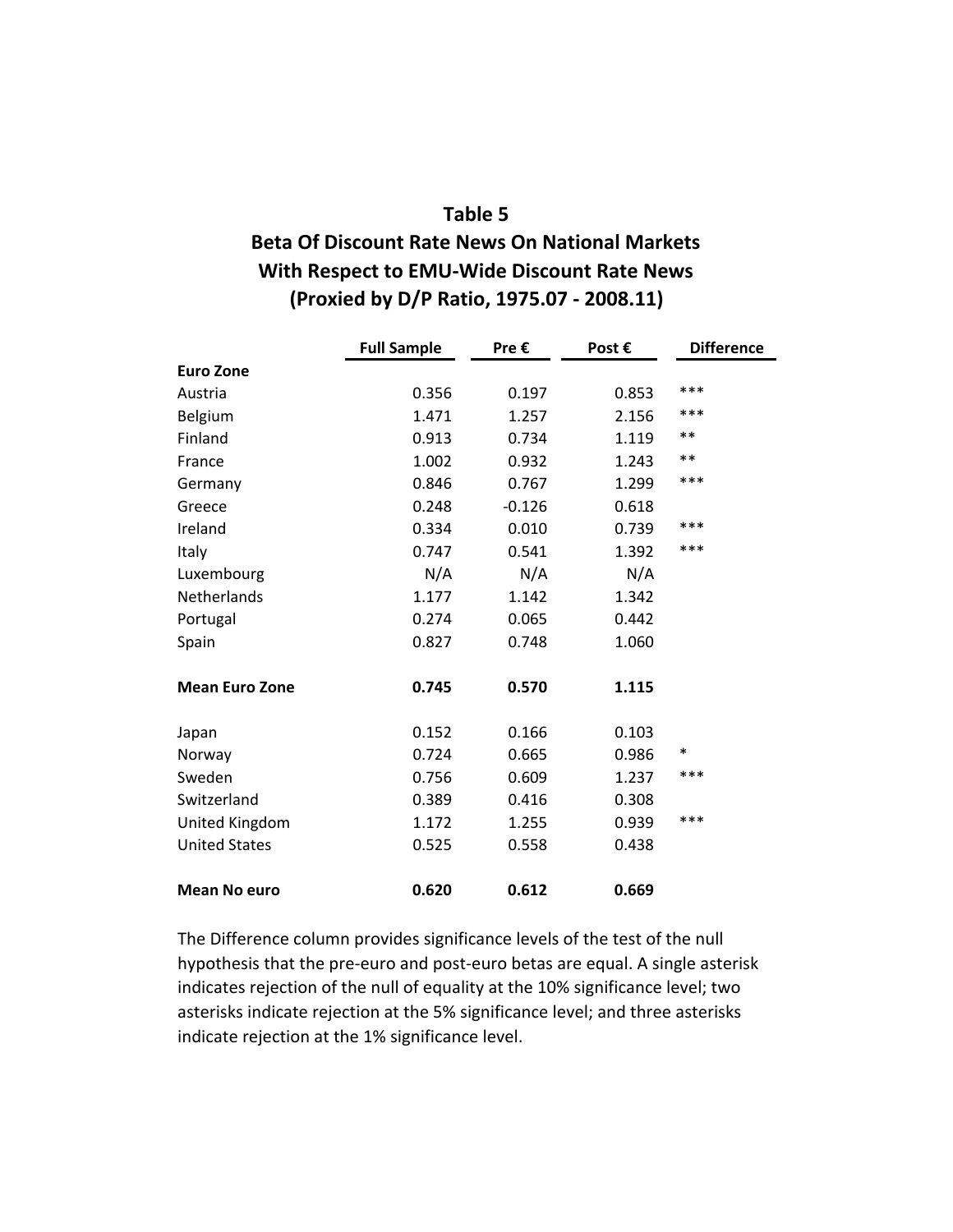

#### **Figure 1. Real Interest Rate Risk Across Investment Horizons (1973.Q1‐2005.Q4)**

Each panel in this figure reports annualized standard deviation of returns on domestic and euro‐denominated short‐term bonds at different horizons. Estimates implied by VAR (1) of domestic ex-post real interest rate, euro expost real interest rate, and real exchange rate with respect to the euro for the period 1973.Q1‐2005.Q4.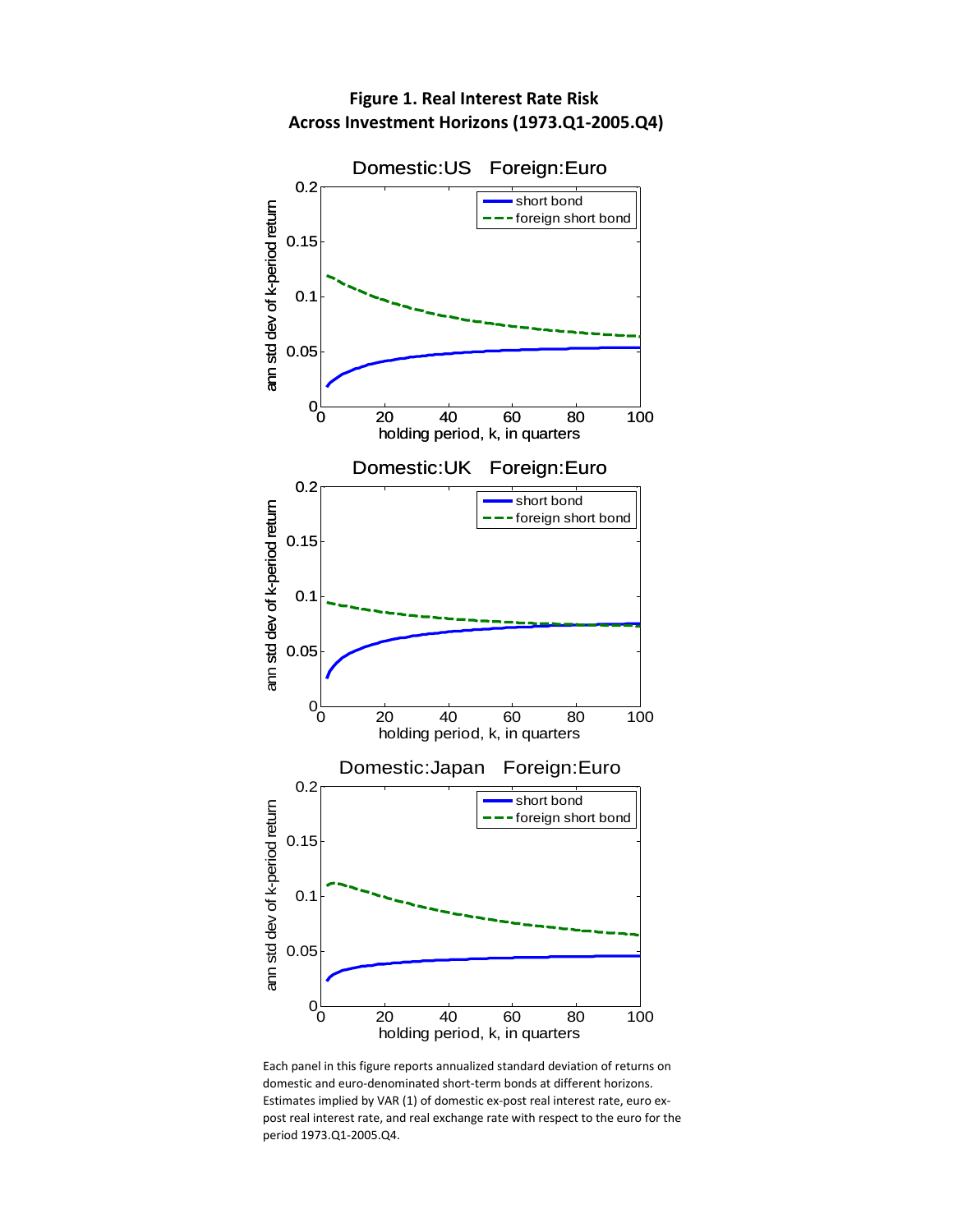

**Figure 2. Real Interest Rate Risk Across Investment Horizons (1999.Q1‐2005.Q4)**

Each panel in this figure reports annualized standard deviation of returns on domestic and euro‐denominated short‐term bonds at different horizons. Estimates implied by VAR (1) of domestic ex-post real interest rate, euro expost real interest rate, and real exchange rate with respect to the euro for the period 1999.Q1‐2005.Q4.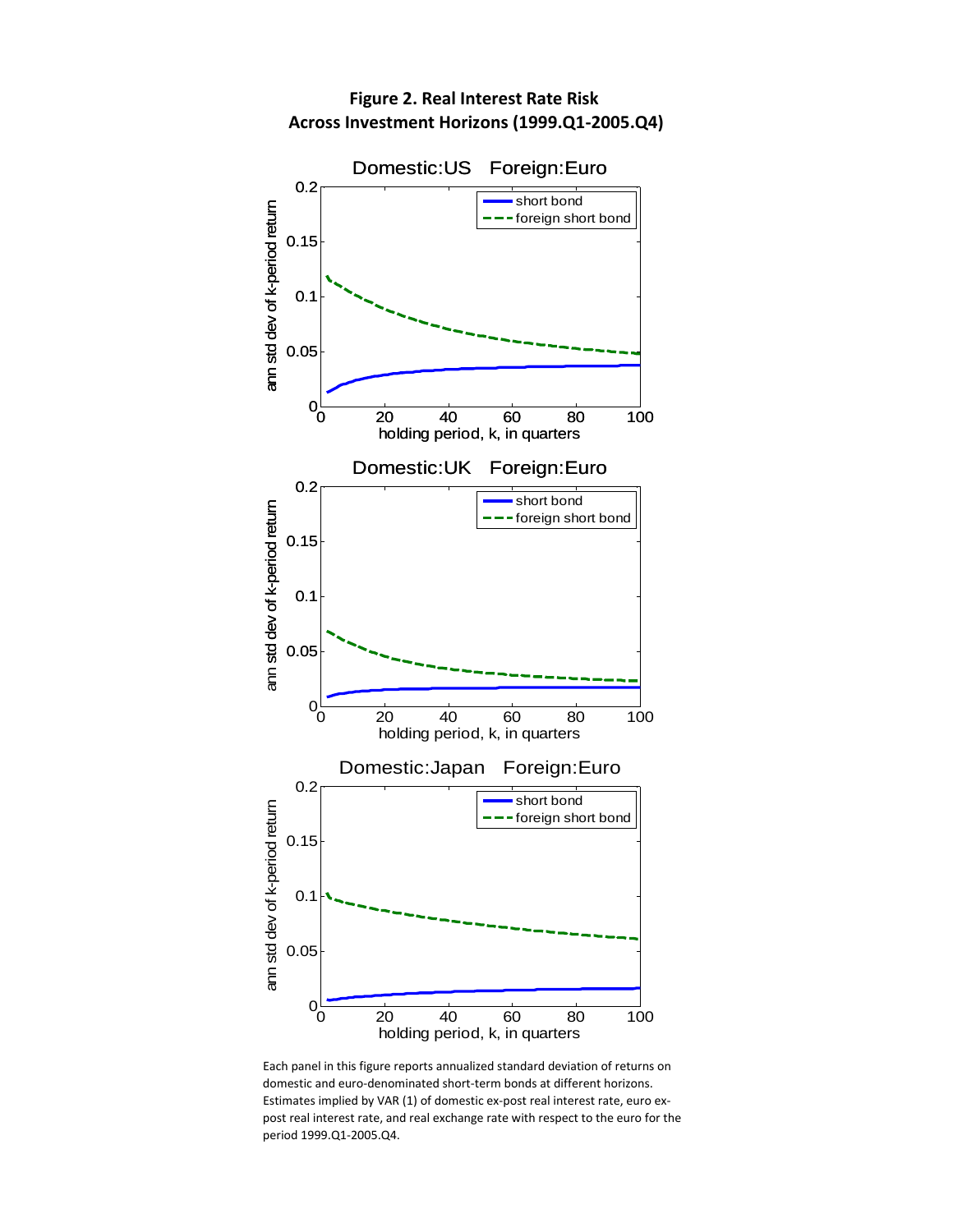

#### **Figure 3. Real Interest Rate Risk Across Investment Horizons**

Each panel in this figure reports annualized standard deviation of returns on euro‐denominated short‐term bonds at different horizons. Estimates implied by VAR (1) of domestic ex‐post real interest rate, euro ex‐post real interest rate, and real exchange rate with respect to the euro for three different periods.